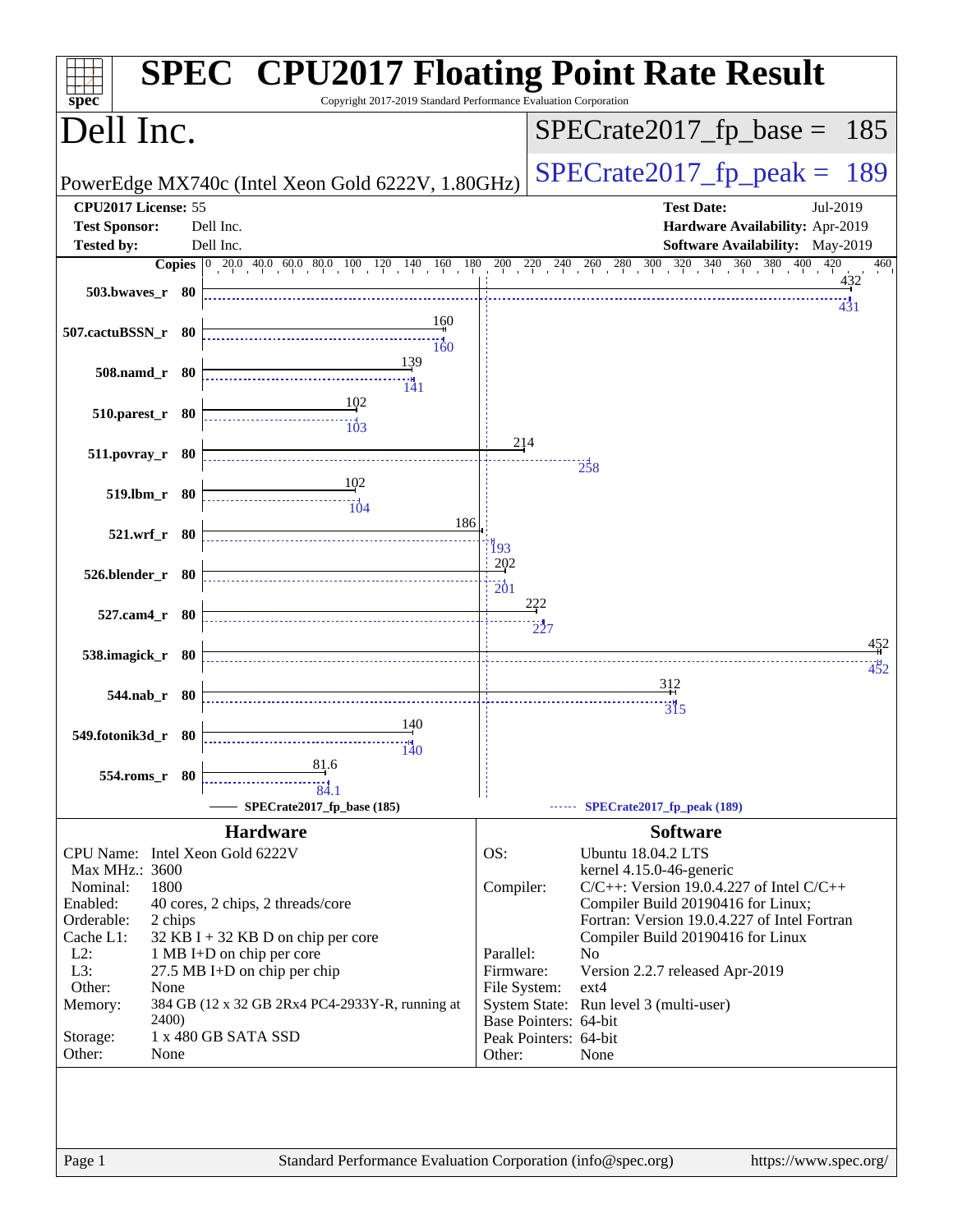| <b>SPEC CPU2017 Floating Point Rate Result</b><br>Copyright 2017-2019 Standard Performance Evaluation Corporation<br>spec |               |                |       |                |       |                |            |               |                |              |                   |              |                                        |              |
|---------------------------------------------------------------------------------------------------------------------------|---------------|----------------|-------|----------------|-------|----------------|------------|---------------|----------------|--------------|-------------------|--------------|----------------------------------------|--------------|
| Dell Inc.<br>$SPECrate2017_fp\_base = 185$                                                                                |               |                |       |                |       |                |            |               |                |              |                   |              |                                        |              |
| $SPECTate2017$ _fp_peak = 189<br>PowerEdge MX740c (Intel Xeon Gold 6222V, 1.80GHz)                                        |               |                |       |                |       |                |            |               |                |              |                   |              |                                        |              |
| CPU2017 License: 55                                                                                                       |               |                |       |                |       |                |            |               |                |              | <b>Test Date:</b> |              | Jul-2019                               |              |
| <b>Test Sponsor:</b>                                                                                                      | Dell Inc.     |                |       |                |       |                |            |               |                |              |                   |              | Hardware Availability: Apr-2019        |              |
| <b>Tested by:</b>                                                                                                         | Dell Inc.     |                |       |                |       |                |            |               |                |              |                   |              | <b>Software Availability:</b> May-2019 |              |
| <b>Results Table</b>                                                                                                      |               |                |       |                |       |                |            |               |                |              |                   |              |                                        |              |
|                                                                                                                           |               |                |       | <b>Base</b>    |       |                |            |               |                |              | <b>Peak</b>       |              |                                        |              |
| <b>Benchmark</b>                                                                                                          | <b>Copies</b> | <b>Seconds</b> | Ratio | <b>Seconds</b> | Ratio | <b>Seconds</b> | Ratio      | <b>Copies</b> | <b>Seconds</b> | <b>Ratio</b> | <b>Seconds</b>    | <b>Ratio</b> | <b>Seconds</b>                         | <b>Ratio</b> |
| 503.bwaves r                                                                                                              | 80            | 1856           | 432   | 1858           | 432   | 1855           | 432        | 80            | 1863           | 431          | <b>1861</b>       | 431          | 1857                                   | 432          |
| 507.cactuBSSN r                                                                                                           | 80            | 632            | 160   | 626            | 162   | 632            | <b>160</b> | 80            | 630            | 161          | 631               | <b>160</b>   | 632                                    | 160          |
| 508.namd r                                                                                                                | 80            | 546            | 139   | 546            | 139   | 546            | 139        | 80            | 540            | 141          | 539               | 141          | 547                                    | 139          |
| 510.parest_r                                                                                                              | 80            | 2045           | 102   | 2041           | 103   | 2045           | 102        | 80            | 2042           | 103          | 2043              | 102          | 2039                                   | 103          |
| 511.povray_r                                                                                                              | 80            | 872            | 214   | 872            | 214   | 873            | 214        | 80            | 726            | 257          | 725               | 258          | 725                                    | 258          |
| 519.1bm r                                                                                                                 | 80            | 830            | 102   | 830            | 102   | 830            | 102        | 80            | 807            | 104          | 808               | 104          | 807                                    | 105          |
| $521$ .wrf r                                                                                                              | 80            | 961            | 186   | 964            | 186   | 961            | 186        | 80            | 923            | 194          | 931               | 192          | 931                                    | 193          |
| 526.blender r                                                                                                             | 80            | 604            | 202   | 604            | 202   | 605            | 202        | 80            | 605            | 201          | 605               | 201          | 605                                    | 202          |
| 527.cam4_r                                                                                                                | 80            | 629            | 222   | 628            | 223   | 630            | 222        | 80            | 615            | 227          | 617               | 227          | 617                                    | 227          |
| 538.imagick_r                                                                                                             | 80            | 440            | 452   | 441            | 452   | 442            | 450        | 80            | 440            | 452          | 442               | 450          | 440                                    | 452          |
| 544.nab r                                                                                                                 | 80            | 427            | 315   | 432            | 312   | 432            | 311        | 80            | 427            | 316          | 427               | 315          | 429                                    | 314          |
| 549.fotonik3d r                                                                                                           | 80            | 2232           | 140   | 2231           | 140   | 2227           | 140        | 80            | 2232           | 140          | 2231              | 140          | 2276                                   | 137          |
| 554.roms_r                                                                                                                | 80            | 1563           | 81.3  | 1553           | 81.9  | 1557           | 81.6       | 80            | 1508           | 84.3         | 1519              | 83.7         | 1511                                   | 84.1         |
| $SPECrate2017_fp\_base =$                                                                                                 |               |                | 185   |                |       |                |            |               |                |              |                   |              |                                        |              |
| $SPECrate2017_fp\_peak =$                                                                                                 |               |                | 189   |                |       |                |            |               |                |              |                   |              |                                        |              |

Results appear in the [order in which they were run.](http://www.spec.org/auto/cpu2017/Docs/result-fields.html#RunOrder) Bold underlined text [indicates a median measurement.](http://www.spec.org/auto/cpu2017/Docs/result-fields.html#Median)

#### **[Submit Notes](http://www.spec.org/auto/cpu2017/Docs/result-fields.html#SubmitNotes)**

 The numactl mechanism was used to bind copies to processors. The config file option 'submit' was used to generate numactl commands to bind each copy to a specific processor. For details, please see the config file.

### **[General Notes](http://www.spec.org/auto/cpu2017/Docs/result-fields.html#GeneralNotes)**

Environment variables set by runcpu before the start of the run: LD LIBRARY PATH = "/home/cpu2017/lib/intel64"

 Binaries compiled on a system with 1x Intel Core i9-7900X CPU + 32GB RAM memory using Redhat Enterprise Linux 7.5 NA: The test sponsor attests, as of date of publication, that CVE-2017-5754 (Meltdown) is mitigated in the system as tested and documented. Yes: The test sponsor attests, as of date of publication, that CVE-2017-5753 (Spectre variant 1) is mitigated in the system as tested and documented. Yes: The test sponsor attests, as of date of publication, that CVE-2017-5715 (Spectre variant 2) is mitigated in the system as tested and documented. Transparent Huge Pages enabled by default Prior to runcpu invocation Filesystem page cache synced and cleared with: sync; echo 3> /proc/sys/vm/drop\_caches runcpu command invoked through numactl i.e.: numactl --interleave=all runcpu <etc>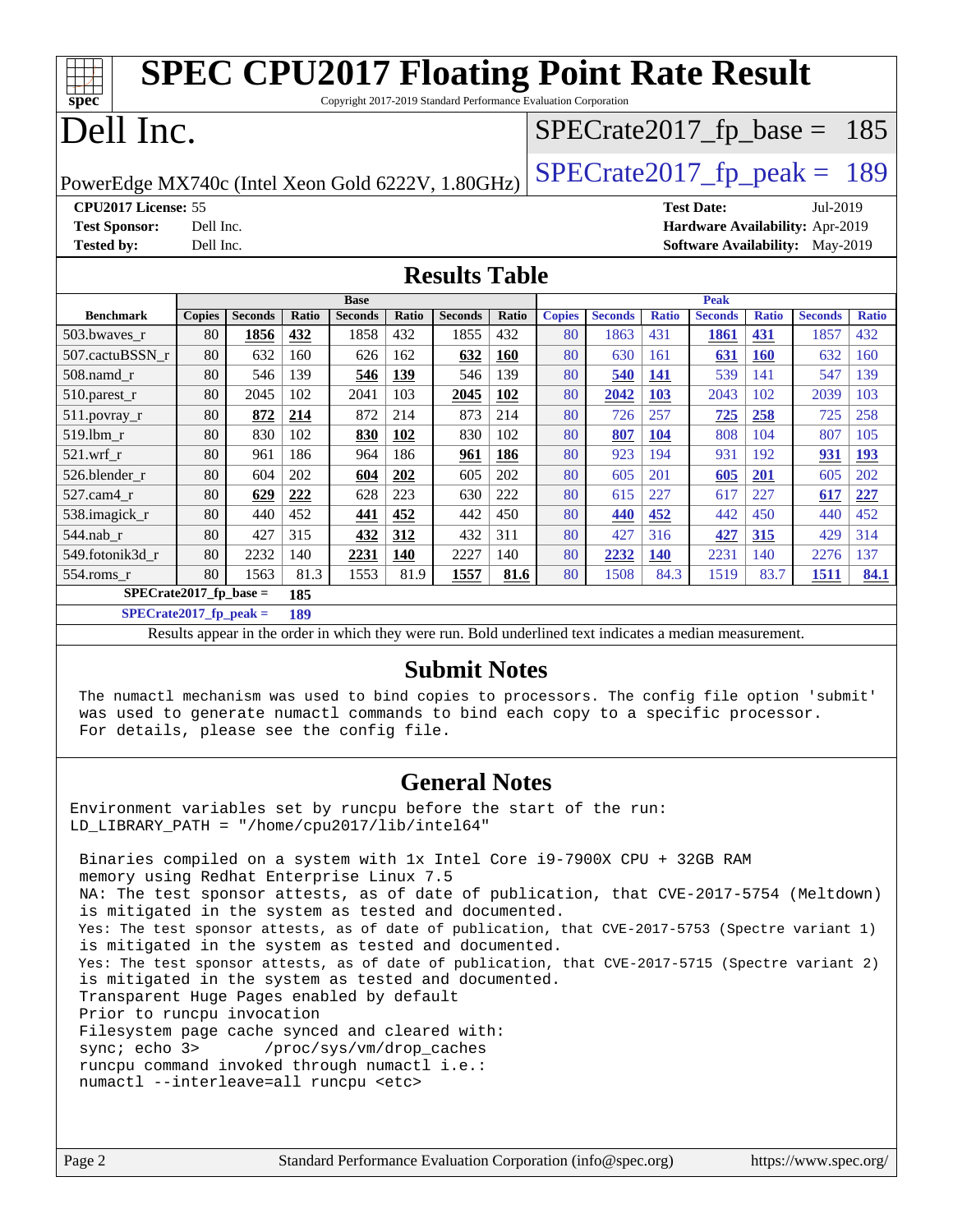| spec <sup>®</sup>                                                                                                                                                                                                                                            | <b>SPEC CPU2017 Floating Point Rate Result</b><br>Copyright 2017-2019 Standard Performance Evaluation Corporation                                |                               |                                                                                       |
|--------------------------------------------------------------------------------------------------------------------------------------------------------------------------------------------------------------------------------------------------------------|--------------------------------------------------------------------------------------------------------------------------------------------------|-------------------------------|---------------------------------------------------------------------------------------|
| Dell Inc.                                                                                                                                                                                                                                                    |                                                                                                                                                  | $SPECrate2017_fp\_base = 185$ |                                                                                       |
| PowerEdge MX740c (Intel Xeon Gold 6222V, 1.80GHz)                                                                                                                                                                                                            |                                                                                                                                                  | $SPECTate2017fr peak = 189$   |                                                                                       |
| CPU2017 License: 55<br><b>Test Sponsor:</b><br>Dell Inc.<br>Dell Inc.<br><b>Tested by:</b>                                                                                                                                                                   |                                                                                                                                                  | <b>Test Date:</b>             | Jul-2019<br>Hardware Availability: Apr-2019<br><b>Software Availability:</b> May-2019 |
|                                                                                                                                                                                                                                                              | <b>Platform Notes</b>                                                                                                                            |                               |                                                                                       |
| BIOS settings:                                                                                                                                                                                                                                               |                                                                                                                                                  |                               |                                                                                       |
| ADDDC setting disabled<br>Virtualization Technology disabled<br>DCU Streamer Prefetcher disabled<br>System Profile set to Custom<br>CPU Performance set to Maximum Performance<br>C States set to Autonomous                                                 |                                                                                                                                                  |                               |                                                                                       |
| C1E disabled<br>Uncore Frequency set to Dynamic<br>Energy Efficiency Policy set to Performance<br>Memory Patrol Scrub disabled<br>Logical Processor enabled                                                                                                  |                                                                                                                                                  |                               |                                                                                       |
| CPU Interconnect Bus Link Power Management disabled<br>PCI ASPM L1 Link Power Management disabled<br>Sysinfo program /home/cpu2017/bin/sysinfo<br>Rev: r5974 of 2018-05-19 9bcde8f2999c33d61f64985e45859ea9<br>running on intel-sut Wed Jul 31 08:45:53 2019 |                                                                                                                                                  |                               |                                                                                       |
| SUT (System Under Test) info as seen by some common utilities.<br>For more information on this section, see<br>https://www.spec.org/cpu2017/Docs/config.html#sysinfo                                                                                         |                                                                                                                                                  |                               |                                                                                       |
| From /proc/cpuinfo<br>model name: $Intel(R)$ Xeon $(R)$ Gold 6222V CPU @ 1.80GHz<br>"physical id"s (chips)<br>2<br>80 "processors"                                                                                                                           |                                                                                                                                                  |                               |                                                                                       |
| cores, siblings (Caution: counting these is hw and system dependent. The following<br>excerpts from /proc/cpuinfo might not be reliable. Use with caution.)<br>cpu cores : 20<br>siblings : 40                                                               |                                                                                                                                                  |                               |                                                                                       |
|                                                                                                                                                                                                                                                              | physical 0: cores 0 1 2 3 4 8 9 10 11 12 16 17 18 19 20 24 25 26 27 28<br>physical 1: cores 0 1 2 3 4 8 9 10 11 12 16 17 18 19 20 24 25 26 27 28 |                               |                                                                                       |
| From lscpu:<br>Architecture:<br>$CPU$ op-mode(s):                                                                                                                                                                                                            | x86_64<br>$32$ -bit, $64$ -bit<br>Little Endian                                                                                                  |                               |                                                                                       |
| Byte Order:<br>CPU(s):<br>On-line CPU(s) list: $0-79$<br>Thread(s) per core:                                                                                                                                                                                 | 80<br>2                                                                                                                                          |                               |                                                                                       |
| $Core(s)$ per socket:<br>Socket(s):<br>NUMA $node(s):$                                                                                                                                                                                                       | 20<br>2<br>4                                                                                                                                     |                               |                                                                                       |
| Vendor ID:<br>CPU family:<br>Model:                                                                                                                                                                                                                          | GenuineIntel<br>6<br>85                                                                                                                          |                               |                                                                                       |
| Model name:                                                                                                                                                                                                                                                  | $Intel(R) Xeon(R) Gold 6222V CPU @ 1.80GHz$                                                                                                      |                               |                                                                                       |
| Page 3                                                                                                                                                                                                                                                       | (Continued on next page)<br>Standard Performance Evaluation Corporation (info@spec.org)                                                          |                               | https://www.spec.org/                                                                 |
|                                                                                                                                                                                                                                                              |                                                                                                                                                  |                               |                                                                                       |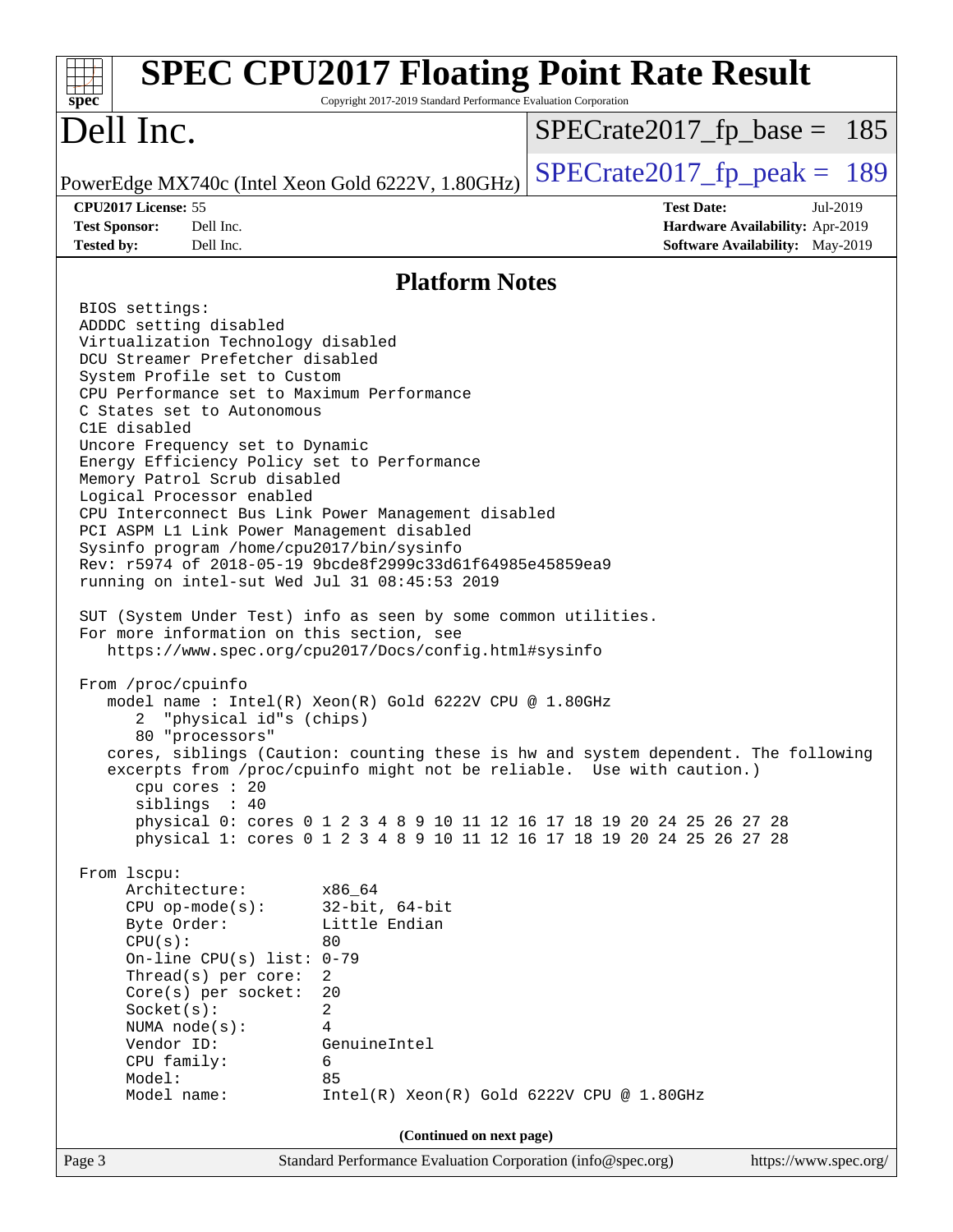| <b>SPEC CPU2017 Floating Point Rate Result</b><br>Copyright 2017-2019 Standard Performance Evaluation Corporation<br>spec <sup>®</sup>                                                                                                                                                                                                                                                                                                                                                                                                                                                                                                                                                                                                                                                                                                                                                                                                                                                                                                                                                                                                                                                                                                                                                                                                                                                                                                                                                                                                                                                                                                                                                                                                                                                                                                                                                                                                                                                                                                                    |                                                                                                                                                                                                                                                                                                                                                                                             |
|-----------------------------------------------------------------------------------------------------------------------------------------------------------------------------------------------------------------------------------------------------------------------------------------------------------------------------------------------------------------------------------------------------------------------------------------------------------------------------------------------------------------------------------------------------------------------------------------------------------------------------------------------------------------------------------------------------------------------------------------------------------------------------------------------------------------------------------------------------------------------------------------------------------------------------------------------------------------------------------------------------------------------------------------------------------------------------------------------------------------------------------------------------------------------------------------------------------------------------------------------------------------------------------------------------------------------------------------------------------------------------------------------------------------------------------------------------------------------------------------------------------------------------------------------------------------------------------------------------------------------------------------------------------------------------------------------------------------------------------------------------------------------------------------------------------------------------------------------------------------------------------------------------------------------------------------------------------------------------------------------------------------------------------------------------------|---------------------------------------------------------------------------------------------------------------------------------------------------------------------------------------------------------------------------------------------------------------------------------------------------------------------------------------------------------------------------------------------|
| Dell Inc.                                                                                                                                                                                                                                                                                                                                                                                                                                                                                                                                                                                                                                                                                                                                                                                                                                                                                                                                                                                                                                                                                                                                                                                                                                                                                                                                                                                                                                                                                                                                                                                                                                                                                                                                                                                                                                                                                                                                                                                                                                                 | $SPECrate2017_fp\_base = 185$                                                                                                                                                                                                                                                                                                                                                               |
| PowerEdge MX740c (Intel Xeon Gold 6222V, 1.80GHz)                                                                                                                                                                                                                                                                                                                                                                                                                                                                                                                                                                                                                                                                                                                                                                                                                                                                                                                                                                                                                                                                                                                                                                                                                                                                                                                                                                                                                                                                                                                                                                                                                                                                                                                                                                                                                                                                                                                                                                                                         | $SPECrate2017_fp\_peak = 189$                                                                                                                                                                                                                                                                                                                                                               |
| CPU2017 License: 55<br><b>Test Sponsor:</b><br>Dell Inc.<br><b>Tested by:</b><br>Dell Inc.                                                                                                                                                                                                                                                                                                                                                                                                                                                                                                                                                                                                                                                                                                                                                                                                                                                                                                                                                                                                                                                                                                                                                                                                                                                                                                                                                                                                                                                                                                                                                                                                                                                                                                                                                                                                                                                                                                                                                                | <b>Test Date:</b><br>Jul-2019<br>Hardware Availability: Apr-2019<br>Software Availability: May-2019                                                                                                                                                                                                                                                                                         |
| <b>Platform Notes (Continued)</b>                                                                                                                                                                                                                                                                                                                                                                                                                                                                                                                                                                                                                                                                                                                                                                                                                                                                                                                                                                                                                                                                                                                                                                                                                                                                                                                                                                                                                                                                                                                                                                                                                                                                                                                                                                                                                                                                                                                                                                                                                         |                                                                                                                                                                                                                                                                                                                                                                                             |
| Stepping:<br>7<br>CPU MHz:<br>1591.502<br>3600.00<br>BogoMIPS:<br>Virtualization:<br>$VT - x$<br>$L1d$ cache:<br>32K<br>Lli cache:<br>32K<br>L2 cache:<br>1024K<br>L3 cache:<br>28160K<br>NUMA node0 CPU(s):<br>NUMA nodel CPU(s):<br>NUMA node2 CPU(s):<br>NUMA $node3$ $CPU(s)$ :<br>Flags:<br>pat pse36 clflush dts acpi mmx fxsr sse sse2 ss ht tm pbe syscall nx pdpelgb rdtscp<br>lm constant_tsc art arch_perfmon pebs bts rep_good nopl xtopology nonstop_tsc cpuid<br>aperfmperf pni pclmulqdq dtes64 monitor ds_cpl vmx smx est tm2 ssse3 sdbg fma cx16<br>xtpr pdcm pcid dca sse4_1 sse4_2 x2apic movbe popcnt aes xsave avx f16c rdrand<br>lahf_lm abm 3dnowprefetch cpuid_fault epb cat_13 cdp_13 invpcid_single intel_ppin<br>ssbd mba ibrs ibpb stibp ibrs_enhanced tpr_shadow vnmi flexpriority ept vpid<br>fsgsbase tsc_adjust bmil hle avx2 smep bmi2 erms invpcid rtm cqm mpx rdt_a avx512f<br>avx512dq rdseed adx smap clflushopt clwb intel_pt avx512cd avx512bw avx512vl<br>xsaveopt xsavec xgetbvl xsaves cqm_llc cqm_occup_llc cqm_mbm_total cqm_mbm_local<br>dtherm ida arat pln pts pku ospke avx512_vnni flush_lld arch_capabilities<br>/proc/cpuinfo cache data<br>cache size : 28160 KB<br>From numactl --hardware WARNING: a numactl 'node' might or might not correspond to a<br>physical chip.<br>$available: 4 nodes (0-3)$<br>node 0 cpus: 0 4 8 12 16 20 24 28 32 36 40 44 48 52 56 60 64 68 72 76<br>node 0 size: 95146 MB<br>node 0 free: 94578 MB<br>node 1 cpus: 1 5 9 13 17 21 25 29 33 37 41 45 49 53 57 61 65 69 73 77<br>node 1 size: 96743 MB<br>node 1 free: 95866 MB<br>node 2 cpus: 2 6 10 14 18 22 26 30 34 38 42 46 50 54 58 62 66 70 74 78<br>node 2 size: 96764 MB<br>node 2 free: 96283 MB<br>node 3 cpus: 3 7 11 15 19 23 27 31 35 39 43 47 51 55 59 63 67 71 75 79<br>node 3 size: 96762 MB<br>node 3 free: 96246 MB<br>node distances:<br>node<br>$\mathsf{O}$<br>$\mathbf{1}$<br>3<br>2<br>21<br>11<br>0 :<br>10<br>- 21<br>21<br>1:<br>21<br>10 <sub>1</sub><br>11<br>2:<br>11<br>21<br>10<br>21 | 0, 4, 8, 12, 16, 20, 24, 28, 32, 36, 40, 44, 48, 52, 56, 60, 64, 68, 72, 76<br>1, 5, 9, 13, 17, 21, 25, 29, 33, 37, 41, 45, 49, 53, 57, 61, 65, 69, 73, 77<br>2, 6, 10, 14, 18, 22, 26, 30, 34, 38, 42, 46, 50, 54, 58, 62, 66, 70, 74, 78<br>3, 7, 11, 15, 19, 23, 27, 31, 35, 39, 43, 47, 51, 55, 59, 63, 67, 71, 75, 79<br>fpu vme de pse tsc msr pae mce cx8 apic sep mtrr pge mca cmov |
| (Continued on next page)<br>Standard Performance Evaluation Corporation (info@spec.org)<br>Page 4                                                                                                                                                                                                                                                                                                                                                                                                                                                                                                                                                                                                                                                                                                                                                                                                                                                                                                                                                                                                                                                                                                                                                                                                                                                                                                                                                                                                                                                                                                                                                                                                                                                                                                                                                                                                                                                                                                                                                         | https://www.spec.org/                                                                                                                                                                                                                                                                                                                                                                       |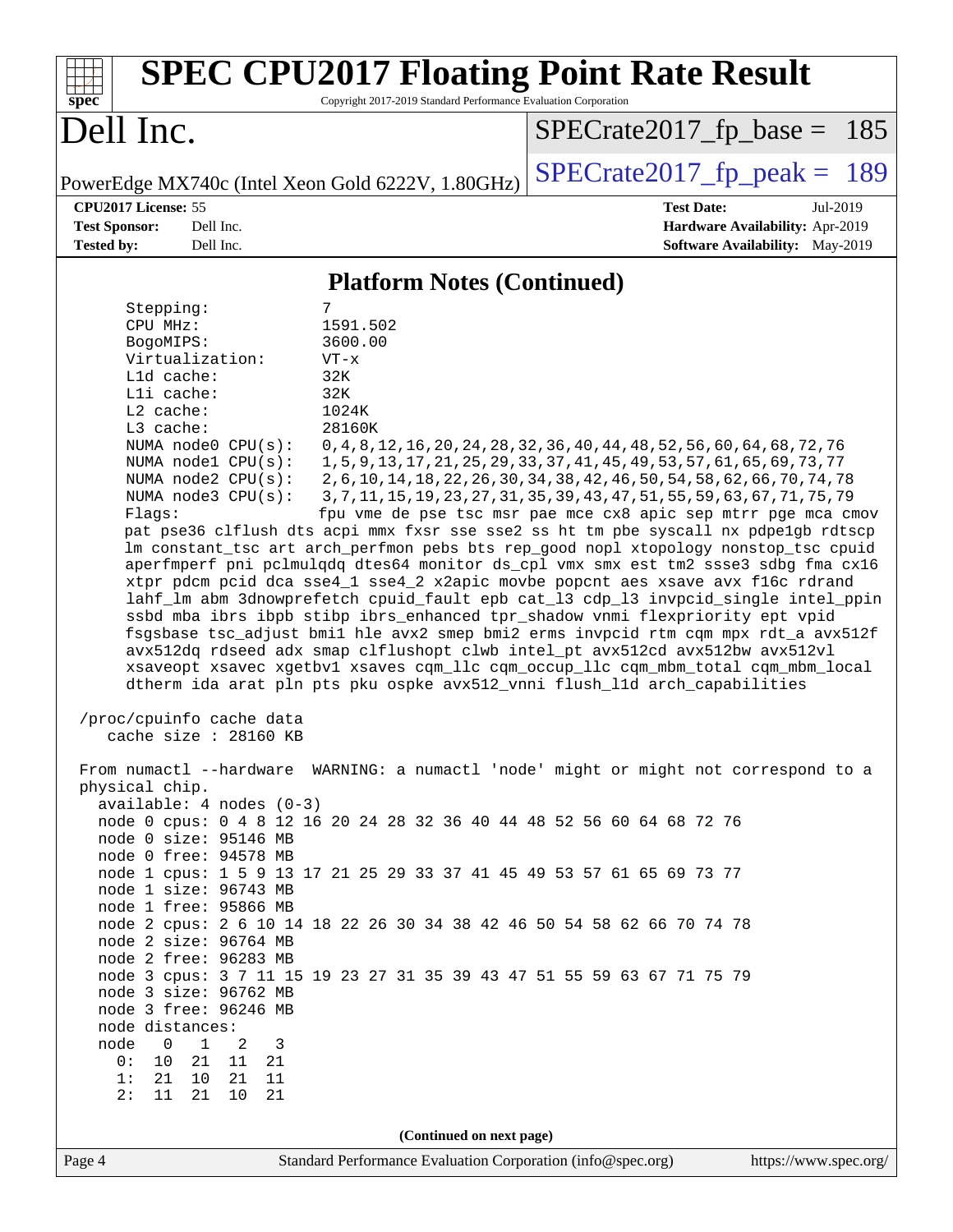| <b>SPEC CPU2017 Floating Point Rate Result</b><br>Copyright 2017-2019 Standard Performance Evaluation Corporation<br>$spec^*$                                                                                                                                                                                                                                                                                                                                                                                                                                                        |                                                                                                     |
|--------------------------------------------------------------------------------------------------------------------------------------------------------------------------------------------------------------------------------------------------------------------------------------------------------------------------------------------------------------------------------------------------------------------------------------------------------------------------------------------------------------------------------------------------------------------------------------|-----------------------------------------------------------------------------------------------------|
| Dell Inc.                                                                                                                                                                                                                                                                                                                                                                                                                                                                                                                                                                            | $SPECrate2017_fp\_base = 185$                                                                       |
| PowerEdge MX740c (Intel Xeon Gold 6222V, 1.80GHz)                                                                                                                                                                                                                                                                                                                                                                                                                                                                                                                                    | $SPECrate2017fp peak = 189$                                                                         |
| CPU2017 License: 55<br><b>Test Sponsor:</b><br>Dell Inc.<br><b>Tested by:</b><br>Dell Inc.                                                                                                                                                                                                                                                                                                                                                                                                                                                                                           | <b>Test Date:</b><br>Jul-2019<br>Hardware Availability: Apr-2019<br>Software Availability: May-2019 |
| <b>Platform Notes (Continued)</b>                                                                                                                                                                                                                                                                                                                                                                                                                                                                                                                                                    |                                                                                                     |
| 3:<br>21 11 21 10                                                                                                                                                                                                                                                                                                                                                                                                                                                                                                                                                                    |                                                                                                     |
| From /proc/meminfo<br>MemTotal:<br>394666960 kB<br>HugePages_Total:<br>0<br>Hugepagesize:<br>2048 kB                                                                                                                                                                                                                                                                                                                                                                                                                                                                                 |                                                                                                     |
| /usr/bin/lsb_release -d<br>Ubuntu 18.04.2 LTS                                                                                                                                                                                                                                                                                                                                                                                                                                                                                                                                        |                                                                                                     |
| From /etc/*release* /etc/*version*<br>debian version: buster/sid<br>os-release:<br>NAME="Ubuntu"<br>VERSION="18.04.2 LTS (Bionic Beaver)"<br>ID=ubuntu<br>ID LIKE=debian<br>PRETTY_NAME="Ubuntu 18.04.2 LTS"<br>VERSION_ID="18.04"<br>HOME_URL="https://www.ubuntu.com/"<br>SUPPORT_URL="https://help.ubuntu.com/"                                                                                                                                                                                                                                                                   |                                                                                                     |
| uname $-a$ :<br>Linux intel-sut 4.15.0-46-generic #49-Ubuntu SMP Wed Feb 6 09:33:07 UTC 2019 x86_64<br>x86_64 x86_64 GNU/Linux                                                                                                                                                                                                                                                                                                                                                                                                                                                       |                                                                                                     |
| Kernel self-reported vulnerability status:                                                                                                                                                                                                                                                                                                                                                                                                                                                                                                                                           |                                                                                                     |
| Not affected<br>CVE-2017-5754 (Meltdown):<br>CVE-2017-5753 (Spectre variant 1): Mitigation: __user pointer sanitization<br>CVE-2017-5715 (Spectre variant 2): Mitigation: Enhanced IBRS, IBPB                                                                                                                                                                                                                                                                                                                                                                                        |                                                                                                     |
| run-level 3 Jul 30 17:14                                                                                                                                                                                                                                                                                                                                                                                                                                                                                                                                                             |                                                                                                     |
| SPEC is set to: /home/cpu2017<br>Type Size Used Avail Use% Mounted on<br>Filesystem<br>/dev/sda2<br>ext4 439G 31G 386G<br>$8\frac{6}{6}$ /                                                                                                                                                                                                                                                                                                                                                                                                                                           |                                                                                                     |
| Additional information from dmidecode follows. WARNING: Use caution when you interpret<br>this section. The 'dmidecode' program reads system data which is "intended to allow<br>hardware to be accurately determined", but the intent may not be met, as there are<br>frequent changes to hardware, firmware, and the "DMTF SMBIOS" standard.<br>BIOS Dell Inc. 2.2.7 04/23/2019<br>Memory:<br>11x 00AD00B300AD HMA84GR7CJR4N-WM 32 GB 2 rank 2933, configured at 2400<br>1x 00AD063200AD HMA84GR7CJR4N-WM 32 GB 2 rank 2933, configured at 2400<br>12x Not Specified Not Specified |                                                                                                     |
| (Continued on next page)                                                                                                                                                                                                                                                                                                                                                                                                                                                                                                                                                             |                                                                                                     |
| Page 5<br>Standard Performance Evaluation Corporation (info@spec.org)                                                                                                                                                                                                                                                                                                                                                                                                                                                                                                                | https://www.spec.org/                                                                               |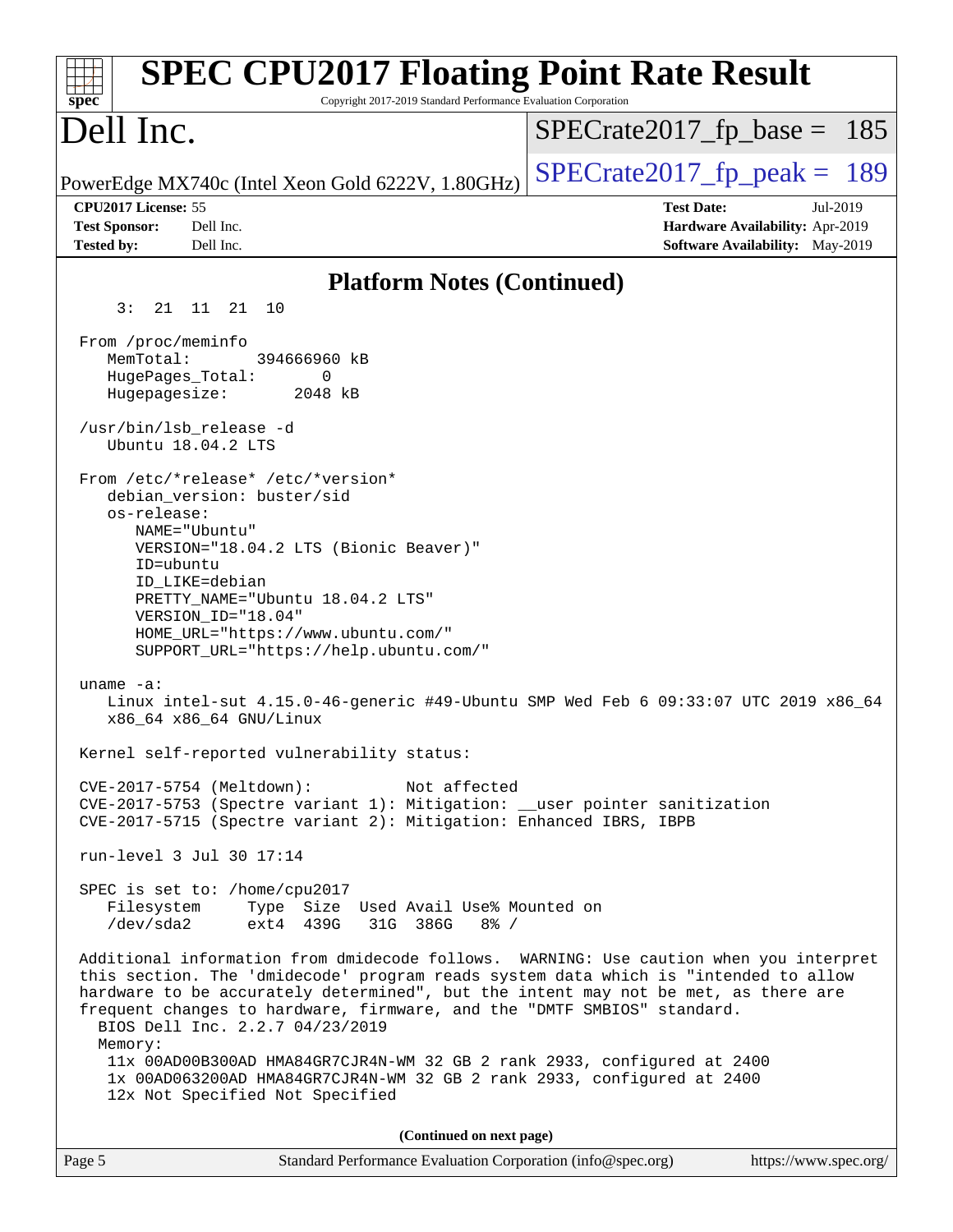| <b>SPEC CPU2017 Floating Point Rate Result</b><br>Copyright 2017-2019 Standard Performance Evaluation Corporation<br>$spec^*$                                                                                                                                                                                                                                            |                                                                                                            |
|--------------------------------------------------------------------------------------------------------------------------------------------------------------------------------------------------------------------------------------------------------------------------------------------------------------------------------------------------------------------------|------------------------------------------------------------------------------------------------------------|
| Dell Inc.                                                                                                                                                                                                                                                                                                                                                                | $SPECrate2017_fp\_base = 185$                                                                              |
| PowerEdge MX740c (Intel Xeon Gold 6222V, 1.80GHz)                                                                                                                                                                                                                                                                                                                        | $SPECTate2017$ _fp_peak = 189                                                                              |
| CPU2017 License: 55<br><b>Test Sponsor:</b><br>Dell Inc.<br><b>Tested by:</b><br>Dell Inc.                                                                                                                                                                                                                                                                               | <b>Test Date:</b><br>Jul-2019<br>Hardware Availability: Apr-2019<br><b>Software Availability:</b> May-2019 |
| <b>Platform Notes (Continued)</b>                                                                                                                                                                                                                                                                                                                                        |                                                                                                            |
| (End of data from sysinfo program)                                                                                                                                                                                                                                                                                                                                       |                                                                                                            |
| <b>Compiler Version Notes</b>                                                                                                                                                                                                                                                                                                                                            |                                                                                                            |
| ================<br>CC 519.1bm_r(base) 538.imagick_r(base, peak) 544.nab_r(base, peak)                                                                                                                                                                                                                                                                                   | ===============================                                                                            |
| Intel(R) C Intel(R) 64 Compiler for applications running on Intel(R) 64,<br>Version 19.0.4.227 Build 20190416<br>Copyright (C) 1985-2019 Intel Corporation. All rights reserved.                                                                                                                                                                                         |                                                                                                            |
| CC.<br>$519.1bm_r(peak)$                                                                                                                                                                                                                                                                                                                                                 |                                                                                                            |
| Intel(R) C Intel(R) 64 Compiler for applications running on Intel(R) 64,<br>Version 19.0.4.227 Build 20190416<br>Copyright (C) 1985-2019 Intel Corporation. All rights reserved.                                                                                                                                                                                         |                                                                                                            |
| $CXXC 508.namd_r(base) 510.parest_r(base, peak)$                                                                                                                                                                                                                                                                                                                         |                                                                                                            |
| Intel(R) $C++$ Intel(R) 64 Compiler for applications running on Intel(R) 64,<br>Version 19.0.4.227 Build 20190416<br>Copyright (C) 1985-2019 Intel Corporation. All rights reserved.                                                                                                                                                                                     |                                                                                                            |
| $CXXC 508.namd_r (peak)$                                                                                                                                                                                                                                                                                                                                                 |                                                                                                            |
| Intel(R) $C++$ Intel(R) 64 Compiler for applications running on Intel(R) 64,<br>Version 19.0.4.227 Build 20190416<br>Copyright (C) 1985-2019 Intel Corporation. All rights reserved.                                                                                                                                                                                     |                                                                                                            |
| CC 511.povray_r(base) 526.blender_r(base, peak)                                                                                                                                                                                                                                                                                                                          |                                                                                                            |
| Intel(R) $C++$ Intel(R) 64 Compiler for applications running on Intel(R) 64,<br>Version 19.0.4.227 Build 20190416<br>Copyright (C) 1985-2019 Intel Corporation. All rights reserved.<br>Intel(R) C Intel(R) 64 Compiler for applications running on Intel(R) 64,<br>Version 19.0.4.227 Build 20190416<br>Copyright (C) 1985-2019 Intel Corporation. All rights reserved. |                                                                                                            |
| (Continued on next page)                                                                                                                                                                                                                                                                                                                                                 |                                                                                                            |
| Page 6<br>Standard Performance Evaluation Corporation (info@spec.org)                                                                                                                                                                                                                                                                                                    | https://www.spec.org/                                                                                      |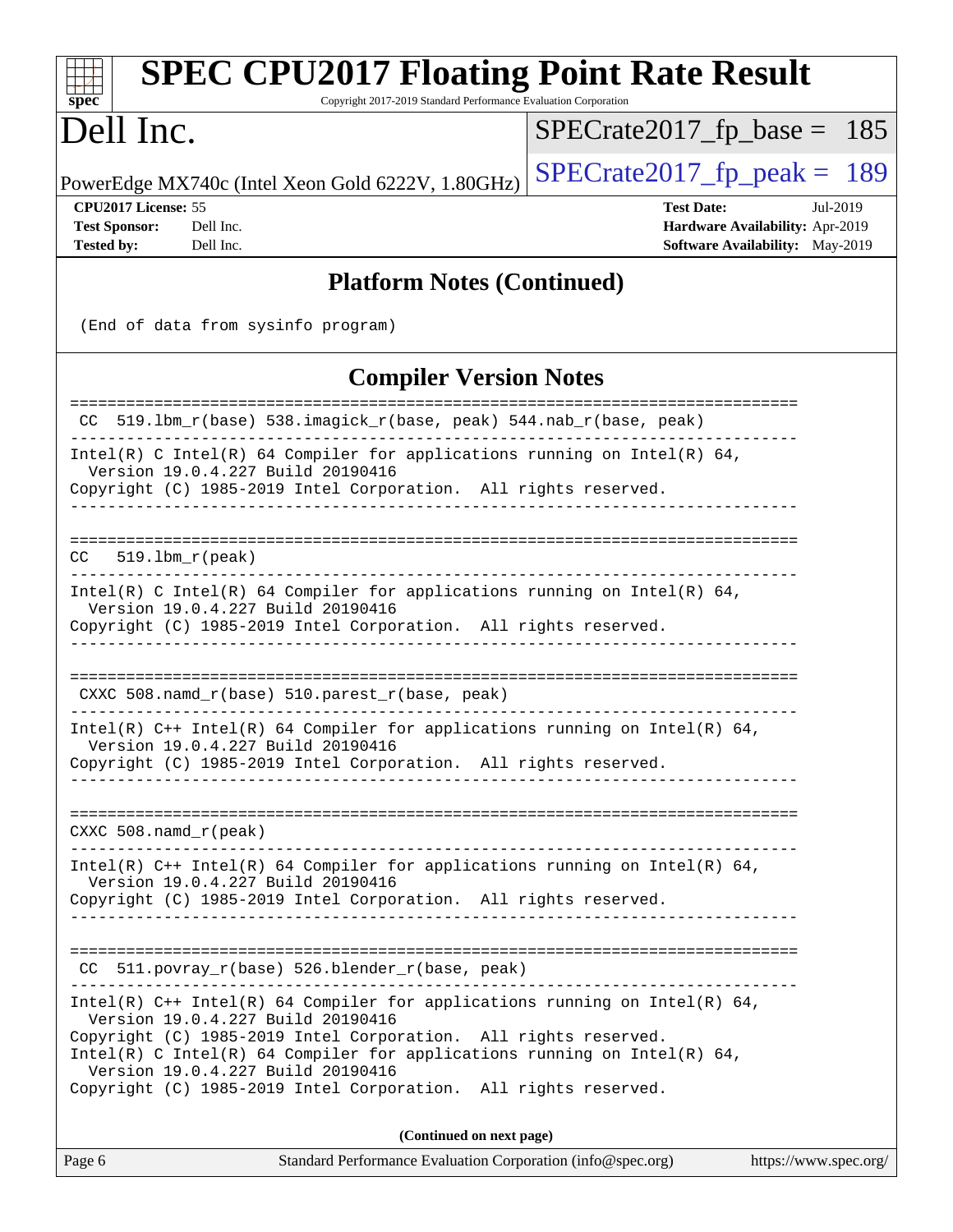| <b>SPEC CPU2017 Floating Point Rate Result</b><br>Copyright 2017-2019 Standard Performance Evaluation Corporation<br>$spec^*$                                                                                                                                                                                                                                                                                                                                                                                                                                          |                                                                                                     |
|------------------------------------------------------------------------------------------------------------------------------------------------------------------------------------------------------------------------------------------------------------------------------------------------------------------------------------------------------------------------------------------------------------------------------------------------------------------------------------------------------------------------------------------------------------------------|-----------------------------------------------------------------------------------------------------|
| Dell Inc.                                                                                                                                                                                                                                                                                                                                                                                                                                                                                                                                                              | $SPECrate2017_fp\_base = 185$                                                                       |
| PowerEdge MX740c (Intel Xeon Gold 6222V, 1.80GHz)                                                                                                                                                                                                                                                                                                                                                                                                                                                                                                                      | $SPECrate2017_fp\_peak = 189$                                                                       |
| CPU2017 License: 55<br><b>Test Sponsor:</b><br>Dell Inc.<br><b>Tested by:</b><br>Dell Inc.                                                                                                                                                                                                                                                                                                                                                                                                                                                                             | <b>Test Date:</b><br>Jul-2019<br>Hardware Availability: Apr-2019<br>Software Availability: May-2019 |
| <b>Compiler Version Notes (Continued)</b>                                                                                                                                                                                                                                                                                                                                                                                                                                                                                                                              |                                                                                                     |
| $511. povray_r (peak)$<br>CC.                                                                                                                                                                                                                                                                                                                                                                                                                                                                                                                                          |                                                                                                     |
| Intel(R) $C++$ Intel(R) 64 Compiler for applications running on Intel(R) 64,<br>Version 19.0.4.227 Build 20190416<br>Copyright (C) 1985-2019 Intel Corporation. All rights reserved.<br>$Intel(R)$ C Intel(R) 64 Compiler for applications running on Intel(R) 64,<br>Version 19.0.4.227 Build 20190416<br>Copyright (C) 1985-2019 Intel Corporation. All rights reserved.                                                                                                                                                                                             |                                                                                                     |
| FC 507.cactuBSSN_r(base, peak)                                                                                                                                                                                                                                                                                                                                                                                                                                                                                                                                         |                                                                                                     |
| Intel(R) $C++$ Intel(R) 64 Compiler for applications running on Intel(R) 64,<br>Version 19.0.4.227 Build 20190416<br>Copyright (C) 1985-2019 Intel Corporation. All rights reserved.<br>$Intel(R)$ C Intel(R) 64 Compiler for applications running on Intel(R) 64,<br>Version 19.0.4.227 Build 20190416<br>Copyright (C) 1985-2019 Intel Corporation. All rights reserved.<br>$Intel(R)$ Fortran Intel(R) 64 Compiler for applications running on Intel(R)<br>64, Version 19.0.4.227 Build 20190416<br>Copyright (C) 1985-2019 Intel Corporation. All rights reserved. |                                                                                                     |
| 503.bwaves_r(base, peak) 549.fotonik3d_r(base, peak) 554.roms_r(base)<br>FC                                                                                                                                                                                                                                                                                                                                                                                                                                                                                            |                                                                                                     |
| $Intel(R)$ Fortran Intel(R) 64 Compiler for applications running on Intel(R)<br>64, Version 19.0.4.227 Build 20190416<br>Copyright (C) 1985-2019 Intel Corporation. All rights reserved.                                                                                                                                                                                                                                                                                                                                                                               |                                                                                                     |
| FC.<br>$554.rows_r (peak)$                                                                                                                                                                                                                                                                                                                                                                                                                                                                                                                                             |                                                                                                     |
| $Intel(R)$ Fortran Intel(R) 64 Compiler for applications running on Intel(R)<br>64, Version 19.0.4.227 Build 20190416<br>Copyright (C) 1985-2019 Intel Corporation. All rights reserved.                                                                                                                                                                                                                                                                                                                                                                               |                                                                                                     |
| $CC$ 521.wrf_r(base) 527.cam4_r(base)                                                                                                                                                                                                                                                                                                                                                                                                                                                                                                                                  |                                                                                                     |
| $Intel(R)$ Fortran Intel(R) 64 Compiler for applications running on Intel(R)                                                                                                                                                                                                                                                                                                                                                                                                                                                                                           |                                                                                                     |
| (Continued on next page)<br>Standard Performance Evaluation Corporation (info@spec.org)<br>Page 7                                                                                                                                                                                                                                                                                                                                                                                                                                                                      | https://www.spec.org/                                                                               |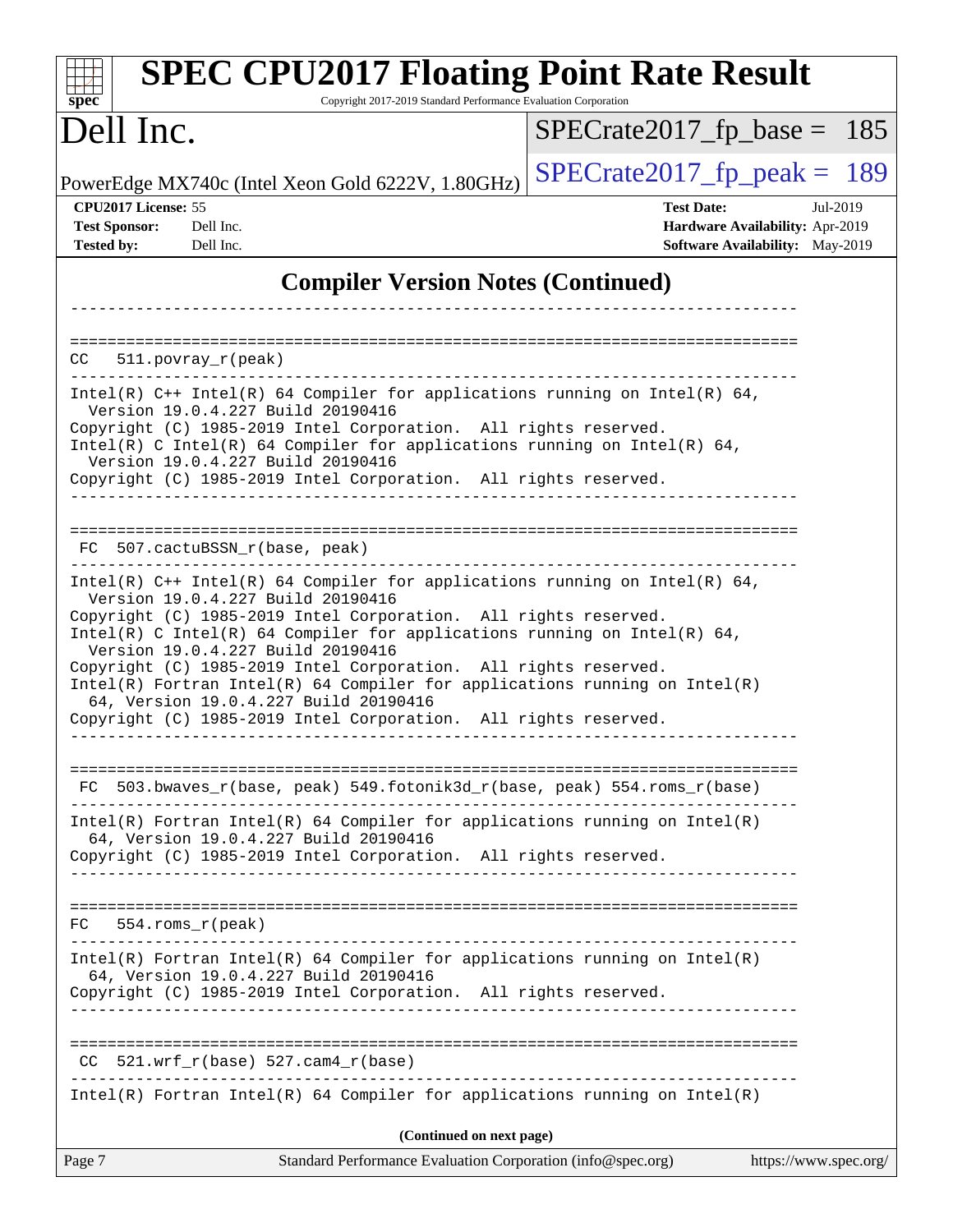| <b>SPEC CPU2017 Floating Point Rate Result</b><br>Copyright 2017-2019 Standard Performance Evaluation Corporation<br>$Spec^*$                                                                                                                                                                           |                                        |
|---------------------------------------------------------------------------------------------------------------------------------------------------------------------------------------------------------------------------------------------------------------------------------------------------------|----------------------------------------|
| Dell Inc.                                                                                                                                                                                                                                                                                               | $SPECrate2017_fp\_base = 185$          |
| PowerEdge MX740c (Intel Xeon Gold 6222V, 1.80GHz)                                                                                                                                                                                                                                                       | $SPECrate2017_fp\_peak = 189$          |
| CPU2017 License: 55                                                                                                                                                                                                                                                                                     | <b>Test Date:</b><br>$Jul-2019$        |
| <b>Test Sponsor:</b><br>Dell Inc.<br>Tested by: Dell Inc.                                                                                                                                                                                                                                               | Hardware Availability: Apr-2019        |
|                                                                                                                                                                                                                                                                                                         | <b>Software Availability:</b> May-2019 |
| <b>Compiler Version Notes (Continued)</b>                                                                                                                                                                                                                                                               |                                        |
| 64, Version 19.0.4.227 Build 20190416<br>Copyright (C) 1985-2019 Intel Corporation. All rights reserved.<br>Intel(R) C Intel(R) 64 Compiler for applications running on Intel(R) 64,<br>Version 19.0.4.227 Build 20190416                                                                               |                                        |
| Copyright (C) 1985-2019 Intel Corporation. All rights reserved.                                                                                                                                                                                                                                         |                                        |
| $CC$ 521.wrf $r(\text{peak})$ 527.cam4 $r(\text{peak})$                                                                                                                                                                                                                                                 |                                        |
| Intel(R) Fortran Intel(R) 64 Compiler for applications running on Intel(R)<br>64. Version 19.0.4.227 Build 20190416<br>Copyright (C) 1985-2019 Intel Corporation. All rights reserved.<br>Intel(R) C Intel(R) 64 Compiler for applications running on Intel(R) 64,<br>Version 19.0.4.227 Build 20190416 |                                        |
| Copyright (C) 1985-2019 Intel Corporation. All rights reserved.                                                                                                                                                                                                                                         |                                        |

## **[Base Compiler Invocation](http://www.spec.org/auto/cpu2017/Docs/result-fields.html#BaseCompilerInvocation)**

[C benchmarks](http://www.spec.org/auto/cpu2017/Docs/result-fields.html#Cbenchmarks): [icc -m64 -std=c11](http://www.spec.org/cpu2017/results/res2019q3/cpu2017-20190805-16548.flags.html#user_CCbase_intel_icc_64bit_c11_33ee0cdaae7deeeab2a9725423ba97205ce30f63b9926c2519791662299b76a0318f32ddfffdc46587804de3178b4f9328c46fa7c2b0cd779d7a61945c91cd35)

[C++ benchmarks:](http://www.spec.org/auto/cpu2017/Docs/result-fields.html#CXXbenchmarks) [icpc -m64](http://www.spec.org/cpu2017/results/res2019q3/cpu2017-20190805-16548.flags.html#user_CXXbase_intel_icpc_64bit_4ecb2543ae3f1412ef961e0650ca070fec7b7afdcd6ed48761b84423119d1bf6bdf5cad15b44d48e7256388bc77273b966e5eb805aefd121eb22e9299b2ec9d9)

[Fortran benchmarks](http://www.spec.org/auto/cpu2017/Docs/result-fields.html#Fortranbenchmarks): [ifort -m64](http://www.spec.org/cpu2017/results/res2019q3/cpu2017-20190805-16548.flags.html#user_FCbase_intel_ifort_64bit_24f2bb282fbaeffd6157abe4f878425411749daecae9a33200eee2bee2fe76f3b89351d69a8130dd5949958ce389cf37ff59a95e7a40d588e8d3a57e0c3fd751)

[Benchmarks using both Fortran and C](http://www.spec.org/auto/cpu2017/Docs/result-fields.html#BenchmarksusingbothFortranandC): [ifort -m64](http://www.spec.org/cpu2017/results/res2019q3/cpu2017-20190805-16548.flags.html#user_CC_FCbase_intel_ifort_64bit_24f2bb282fbaeffd6157abe4f878425411749daecae9a33200eee2bee2fe76f3b89351d69a8130dd5949958ce389cf37ff59a95e7a40d588e8d3a57e0c3fd751) [icc -m64 -std=c11](http://www.spec.org/cpu2017/results/res2019q3/cpu2017-20190805-16548.flags.html#user_CC_FCbase_intel_icc_64bit_c11_33ee0cdaae7deeeab2a9725423ba97205ce30f63b9926c2519791662299b76a0318f32ddfffdc46587804de3178b4f9328c46fa7c2b0cd779d7a61945c91cd35)

[Benchmarks using both C and C++](http://www.spec.org/auto/cpu2017/Docs/result-fields.html#BenchmarksusingbothCandCXX): [icpc -m64](http://www.spec.org/cpu2017/results/res2019q3/cpu2017-20190805-16548.flags.html#user_CC_CXXbase_intel_icpc_64bit_4ecb2543ae3f1412ef961e0650ca070fec7b7afdcd6ed48761b84423119d1bf6bdf5cad15b44d48e7256388bc77273b966e5eb805aefd121eb22e9299b2ec9d9) [icc -m64 -std=c11](http://www.spec.org/cpu2017/results/res2019q3/cpu2017-20190805-16548.flags.html#user_CC_CXXbase_intel_icc_64bit_c11_33ee0cdaae7deeeab2a9725423ba97205ce30f63b9926c2519791662299b76a0318f32ddfffdc46587804de3178b4f9328c46fa7c2b0cd779d7a61945c91cd35)

[Benchmarks using Fortran, C, and C++:](http://www.spec.org/auto/cpu2017/Docs/result-fields.html#BenchmarksusingFortranCandCXX) [icpc -m64](http://www.spec.org/cpu2017/results/res2019q3/cpu2017-20190805-16548.flags.html#user_CC_CXX_FCbase_intel_icpc_64bit_4ecb2543ae3f1412ef961e0650ca070fec7b7afdcd6ed48761b84423119d1bf6bdf5cad15b44d48e7256388bc77273b966e5eb805aefd121eb22e9299b2ec9d9) [icc -m64 -std=c11](http://www.spec.org/cpu2017/results/res2019q3/cpu2017-20190805-16548.flags.html#user_CC_CXX_FCbase_intel_icc_64bit_c11_33ee0cdaae7deeeab2a9725423ba97205ce30f63b9926c2519791662299b76a0318f32ddfffdc46587804de3178b4f9328c46fa7c2b0cd779d7a61945c91cd35) [ifort -m64](http://www.spec.org/cpu2017/results/res2019q3/cpu2017-20190805-16548.flags.html#user_CC_CXX_FCbase_intel_ifort_64bit_24f2bb282fbaeffd6157abe4f878425411749daecae9a33200eee2bee2fe76f3b89351d69a8130dd5949958ce389cf37ff59a95e7a40d588e8d3a57e0c3fd751)

## **[Base Portability Flags](http://www.spec.org/auto/cpu2017/Docs/result-fields.html#BasePortabilityFlags)**

 503.bwaves\_r: [-DSPEC\\_LP64](http://www.spec.org/cpu2017/results/res2019q3/cpu2017-20190805-16548.flags.html#suite_basePORTABILITY503_bwaves_r_DSPEC_LP64) 507.cactuBSSN\_r: [-DSPEC\\_LP64](http://www.spec.org/cpu2017/results/res2019q3/cpu2017-20190805-16548.flags.html#suite_basePORTABILITY507_cactuBSSN_r_DSPEC_LP64) 508.namd\_r: [-DSPEC\\_LP64](http://www.spec.org/cpu2017/results/res2019q3/cpu2017-20190805-16548.flags.html#suite_basePORTABILITY508_namd_r_DSPEC_LP64)

**(Continued on next page)**

Page 8 Standard Performance Evaluation Corporation [\(info@spec.org\)](mailto:info@spec.org) <https://www.spec.org/>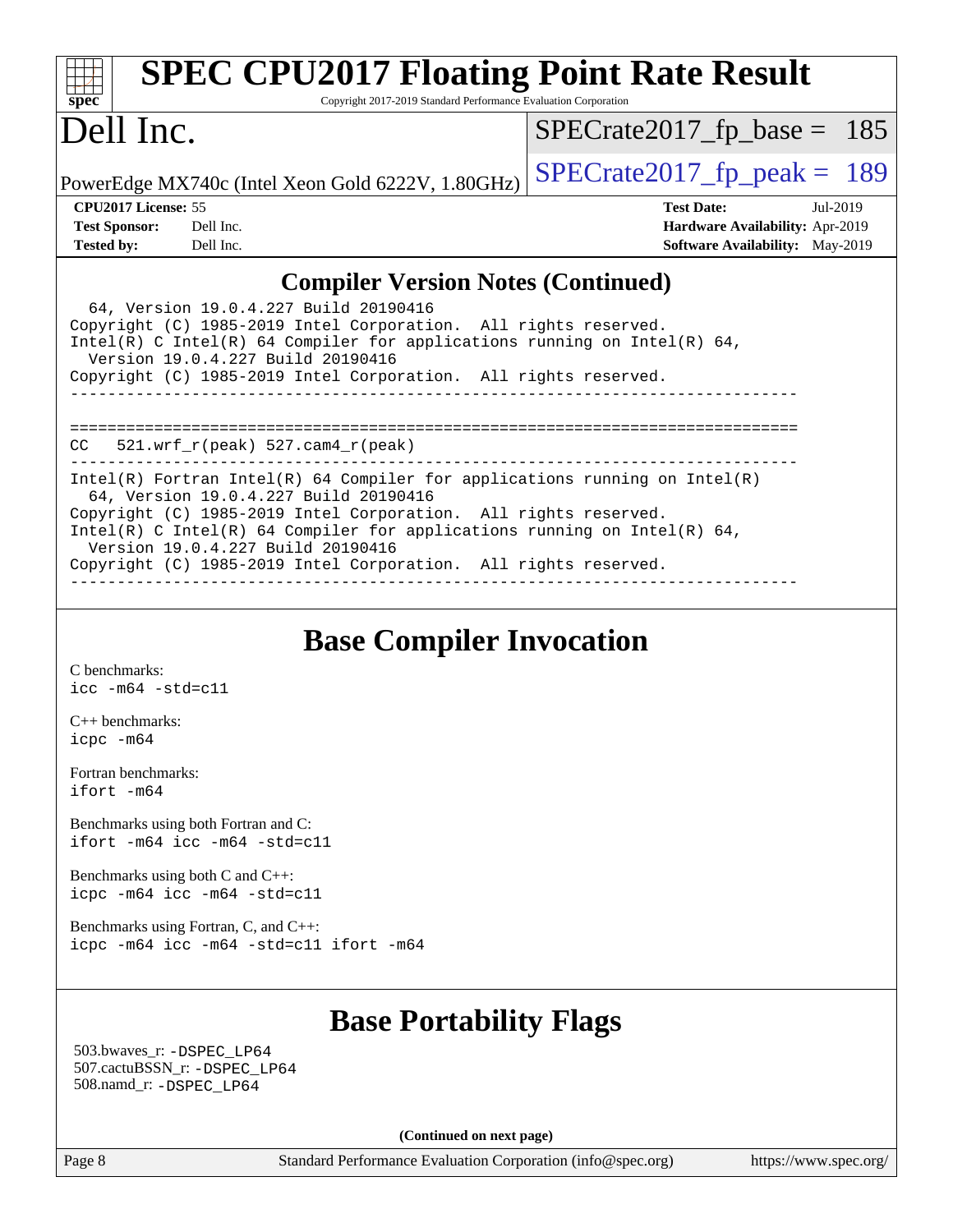#### **[spec](http://www.spec.org/) [SPEC CPU2017 Floating Point Rate Result](http://www.spec.org/auto/cpu2017/Docs/result-fields.html#SPECCPU2017FloatingPointRateResult)** Copyright 2017-2019 Standard Performance Evaluation Corporation Dell Inc. PowerEdge MX740c (Intel Xeon Gold 6222V, 1.80GHz)  $\left|$  [SPECrate2017\\_fp\\_peak =](http://www.spec.org/auto/cpu2017/Docs/result-fields.html#SPECrate2017fppeak) 189  $SPECTate2017_fp\_base = 185$ **[CPU2017 License:](http://www.spec.org/auto/cpu2017/Docs/result-fields.html#CPU2017License)** 55 **[Test Date:](http://www.spec.org/auto/cpu2017/Docs/result-fields.html#TestDate)** Jul-2019 **[Test Sponsor:](http://www.spec.org/auto/cpu2017/Docs/result-fields.html#TestSponsor)** Dell Inc. **[Hardware Availability:](http://www.spec.org/auto/cpu2017/Docs/result-fields.html#HardwareAvailability)** Apr-2019 **[Tested by:](http://www.spec.org/auto/cpu2017/Docs/result-fields.html#Testedby)** Dell Inc. Dell Inc. **[Software Availability:](http://www.spec.org/auto/cpu2017/Docs/result-fields.html#SoftwareAvailability)** May-2019 **[Base Portability Flags \(Continued\)](http://www.spec.org/auto/cpu2017/Docs/result-fields.html#BasePortabilityFlags)** 510.parest\_r: [-DSPEC\\_LP64](http://www.spec.org/cpu2017/results/res2019q3/cpu2017-20190805-16548.flags.html#suite_basePORTABILITY510_parest_r_DSPEC_LP64) 511.povray\_r: [-DSPEC\\_LP64](http://www.spec.org/cpu2017/results/res2019q3/cpu2017-20190805-16548.flags.html#suite_basePORTABILITY511_povray_r_DSPEC_LP64) 519.lbm\_r: [-DSPEC\\_LP64](http://www.spec.org/cpu2017/results/res2019q3/cpu2017-20190805-16548.flags.html#suite_basePORTABILITY519_lbm_r_DSPEC_LP64) 521.wrf\_r: [-DSPEC\\_LP64](http://www.spec.org/cpu2017/results/res2019q3/cpu2017-20190805-16548.flags.html#suite_basePORTABILITY521_wrf_r_DSPEC_LP64) [-DSPEC\\_CASE\\_FLAG](http://www.spec.org/cpu2017/results/res2019q3/cpu2017-20190805-16548.flags.html#b521.wrf_r_baseCPORTABILITY_DSPEC_CASE_FLAG) [-convert big\\_endian](http://www.spec.org/cpu2017/results/res2019q3/cpu2017-20190805-16548.flags.html#user_baseFPORTABILITY521_wrf_r_convert_big_endian_c3194028bc08c63ac5d04de18c48ce6d347e4e562e8892b8bdbdc0214820426deb8554edfa529a3fb25a586e65a3d812c835984020483e7e73212c4d31a38223) 526.blender\_r: [-DSPEC\\_LP64](http://www.spec.org/cpu2017/results/res2019q3/cpu2017-20190805-16548.flags.html#suite_basePORTABILITY526_blender_r_DSPEC_LP64) [-DSPEC\\_LINUX](http://www.spec.org/cpu2017/results/res2019q3/cpu2017-20190805-16548.flags.html#b526.blender_r_baseCPORTABILITY_DSPEC_LINUX) [-funsigned-char](http://www.spec.org/cpu2017/results/res2019q3/cpu2017-20190805-16548.flags.html#user_baseCPORTABILITY526_blender_r_force_uchar_40c60f00ab013830e2dd6774aeded3ff59883ba5a1fc5fc14077f794d777847726e2a5858cbc7672e36e1b067e7e5c1d9a74f7176df07886a243d7cc18edfe67) 527.cam4\_r: [-DSPEC\\_LP64](http://www.spec.org/cpu2017/results/res2019q3/cpu2017-20190805-16548.flags.html#suite_basePORTABILITY527_cam4_r_DSPEC_LP64) [-DSPEC\\_CASE\\_FLAG](http://www.spec.org/cpu2017/results/res2019q3/cpu2017-20190805-16548.flags.html#b527.cam4_r_baseCPORTABILITY_DSPEC_CASE_FLAG) 538.imagick\_r: [-DSPEC\\_LP64](http://www.spec.org/cpu2017/results/res2019q3/cpu2017-20190805-16548.flags.html#suite_basePORTABILITY538_imagick_r_DSPEC_LP64) 544.nab\_r: [-DSPEC\\_LP64](http://www.spec.org/cpu2017/results/res2019q3/cpu2017-20190805-16548.flags.html#suite_basePORTABILITY544_nab_r_DSPEC_LP64) 549.fotonik3d\_r: [-DSPEC\\_LP64](http://www.spec.org/cpu2017/results/res2019q3/cpu2017-20190805-16548.flags.html#suite_basePORTABILITY549_fotonik3d_r_DSPEC_LP64) 554.roms\_r: [-DSPEC\\_LP64](http://www.spec.org/cpu2017/results/res2019q3/cpu2017-20190805-16548.flags.html#suite_basePORTABILITY554_roms_r_DSPEC_LP64)

## **[Base Optimization Flags](http://www.spec.org/auto/cpu2017/Docs/result-fields.html#BaseOptimizationFlags)**

[C benchmarks](http://www.spec.org/auto/cpu2017/Docs/result-fields.html#Cbenchmarks):

```
-xCORE-AVX2 -ipo -O3 -no-prec-div -qopt-prefetch -ffinite-math-only
-qopt-mem-layout-trans=4
C++ benchmarks: 
-xCORE-AVX2 -ipo -O3 -no-prec-div -qopt-prefetch -ffinite-math-only
-qopt-mem-layout-trans=4
Fortran benchmarks: 
-xCORE-AVX2 -ipo -O3 -no-prec-div -qopt-prefetch -ffinite-math-only
-qopt-mem-layout-trans=4 -auto -nostandard-realloc-lhs
-align array32byte
Benchmarks using both Fortran and C: 
-xCORE-AVX2 -ipo -O3 -no-prec-div -qopt-prefetch -ffinite-math-only
-qopt-mem-layout-trans=4 -auto -nostandard-realloc-lhs
-align array32byte
Benchmarks using both C and C++: 
-xCORE-AVX2 -ipo -O3 -no-prec-div -qopt-prefetch -ffinite-math-only
-qopt-mem-layout-trans=4
Benchmarks using Fortran, C, and C++: 
-xCORE-AVX2 -ipo -O3 -no-prec-div -qopt-prefetch -ffinite-math-only
-qopt-mem-layout-trans=4 -auto -nostandard-realloc-lhs
-align array32byte
```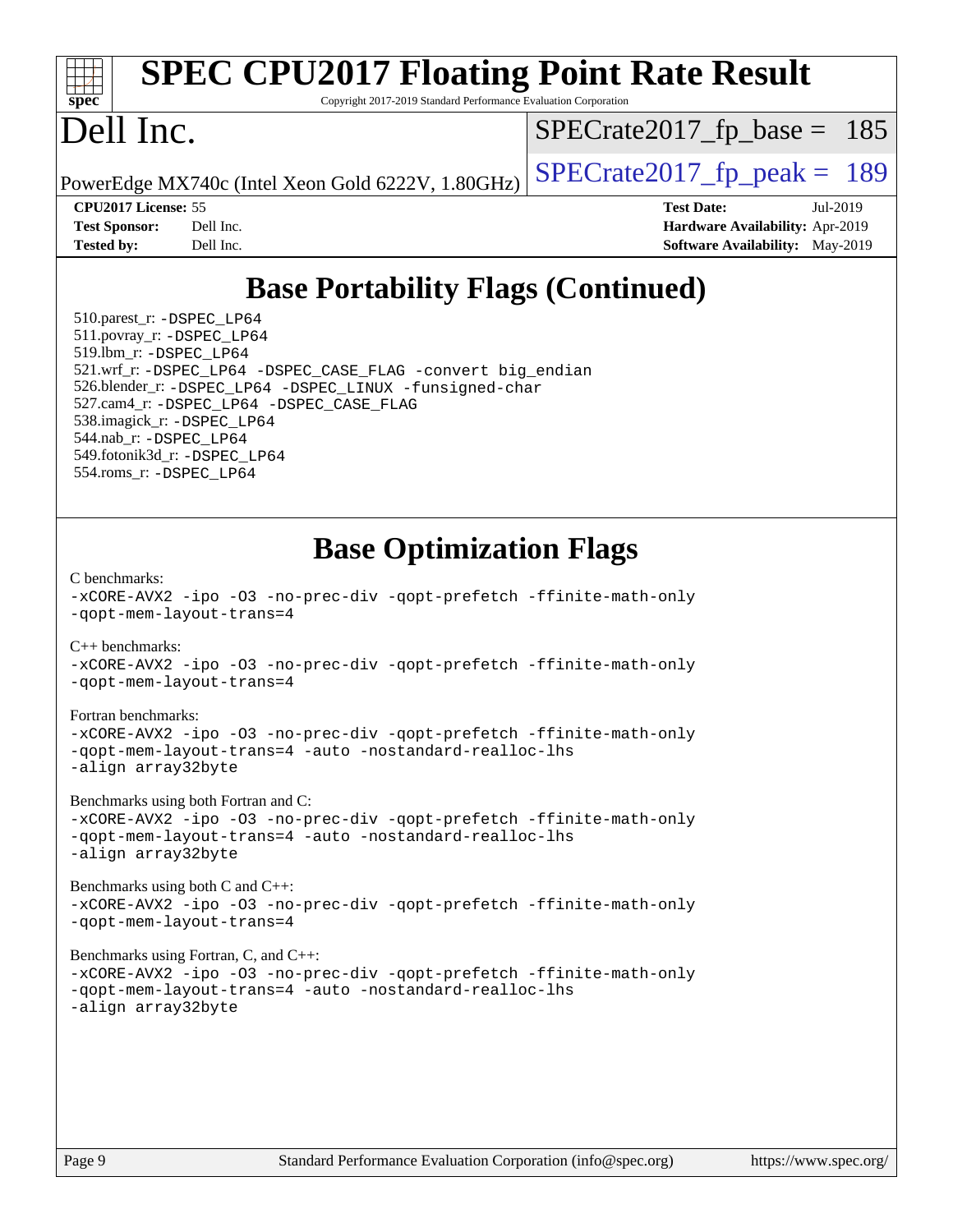| <b>SPEC CPU2017 Floating Point Rate Result</b><br>Copyright 2017-2019 Standard Performance Evaluation Corporation<br>$spec^*$                        |                                                                                                            |
|------------------------------------------------------------------------------------------------------------------------------------------------------|------------------------------------------------------------------------------------------------------------|
| Dell Inc.                                                                                                                                            | $SPECrate2017_fp\_base = 185$                                                                              |
| PowerEdge MX740c (Intel Xeon Gold 6222V, 1.80GHz)                                                                                                    | $SPECrate2017_fp\_peak = 189$                                                                              |
| CPU2017 License: 55<br><b>Test Sponsor:</b><br>Dell Inc.<br>Dell Inc.<br><b>Tested by:</b>                                                           | <b>Test Date:</b><br>Jul-2019<br>Hardware Availability: Apr-2019<br><b>Software Availability:</b> May-2019 |
| <b>Peak Compiler Invocation</b>                                                                                                                      |                                                                                                            |
| C benchmarks:<br>$\text{icc -m64 -std=cl1}$                                                                                                          |                                                                                                            |
| $C++$ benchmarks:<br>icpc -m64                                                                                                                       |                                                                                                            |
| Fortran benchmarks:<br>$ifort -m64$                                                                                                                  |                                                                                                            |
| Benchmarks using both Fortran and C:<br>ifort $-m64$ icc $-m64$ $-std= c11$                                                                          |                                                                                                            |
| Benchmarks using both C and C++:<br>icpc -m64 icc -m64 -std=c11                                                                                      |                                                                                                            |
| Benchmarks using Fortran, C, and C++:<br>icpc -m64 icc -m64 -std=c11 ifort -m64                                                                      |                                                                                                            |
| <b>Peak Portability Flags</b><br>Same as Base Portability Flags                                                                                      |                                                                                                            |
| <b>Peak Optimization Flags</b>                                                                                                                       |                                                                                                            |
| C benchmarks:                                                                                                                                        |                                                                                                            |
| $519$ .lbm_r: -prof-qen(pass 1) -prof-use(pass 2) -ipo -xCORE-AVX2 -03<br>-no-prec-div -qopt-prefetch -ffinite-math-only<br>-gopt-mem-layout-trans=4 |                                                                                                            |
| 538.imagick_r: -xCORE-AVX2 -ipo -03 -no-prec-div -qopt-prefetch<br>-ffinite-math-only -qopt-mem-layout-trans=4                                       |                                                                                                            |
| 544.nab_r: Same as 538.imagick_r                                                                                                                     |                                                                                                            |
| $C++$ benchmarks:                                                                                                                                    |                                                                                                            |
| 508.namd_r: -prof-gen(pass 1) -prof-use(pass 2) -ipo -xCORE-AVX2 -03<br>-no-prec-div -qopt-prefetch -ffinite-math-only<br>-qopt-mem-layout-trans=4   |                                                                                                            |

**(Continued on next page)**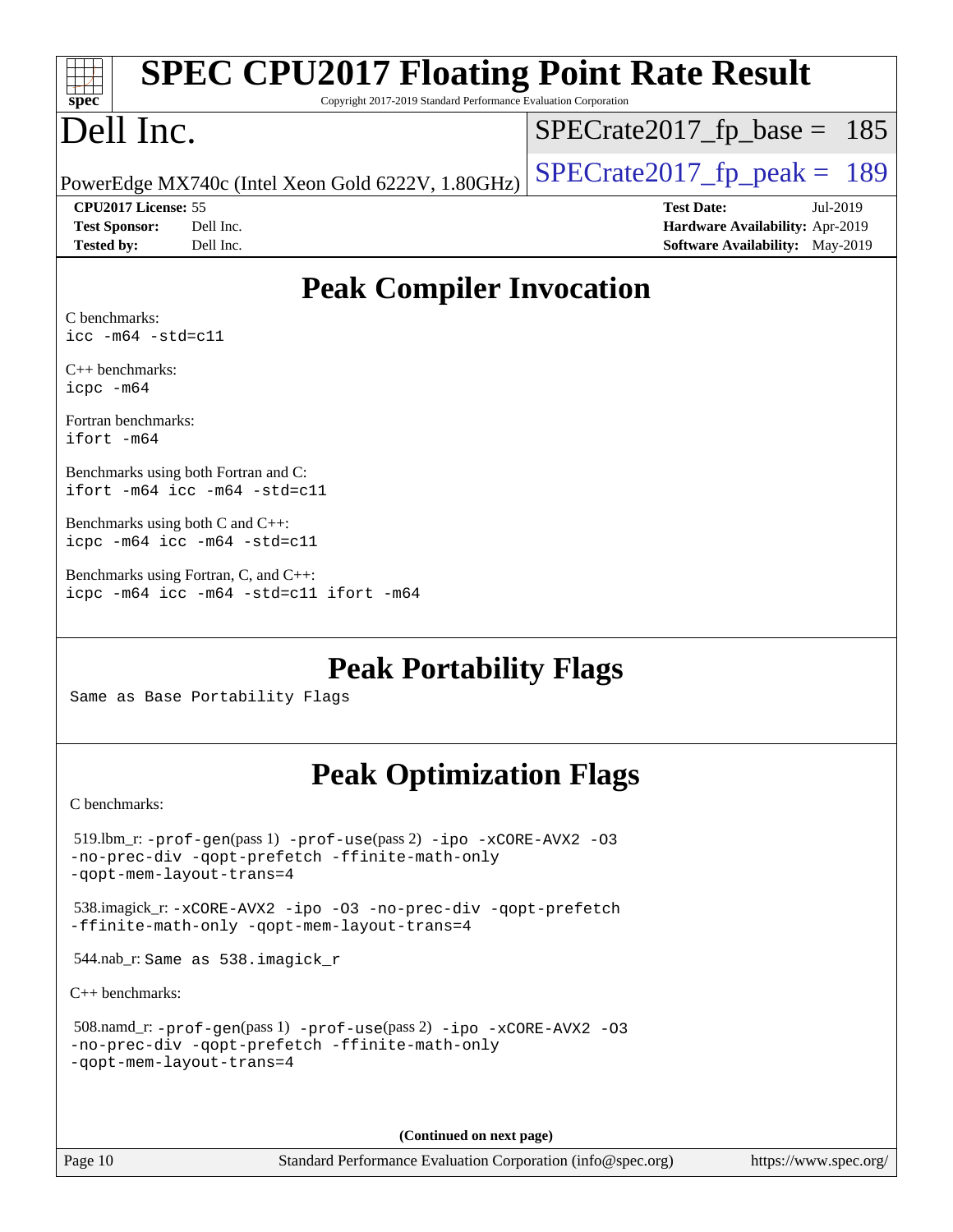|  | spec |  |  |
|--|------|--|--|

# **[SPEC CPU2017 Floating Point Rate Result](http://www.spec.org/auto/cpu2017/Docs/result-fields.html#SPECCPU2017FloatingPointRateResult)**

Copyright 2017-2019 Standard Performance Evaluation Corporation

# Dell Inc.

 $SPECTate2017_fp\_base = 185$ 

PowerEdge MX740c (Intel Xeon Gold 6222V, 1.80GHz)  $\left|$  [SPECrate2017\\_fp\\_peak =](http://www.spec.org/auto/cpu2017/Docs/result-fields.html#SPECrate2017fppeak) 189

**[CPU2017 License:](http://www.spec.org/auto/cpu2017/Docs/result-fields.html#CPU2017License)** 55 **[Test Date:](http://www.spec.org/auto/cpu2017/Docs/result-fields.html#TestDate)** Jul-2019 **[Test Sponsor:](http://www.spec.org/auto/cpu2017/Docs/result-fields.html#TestSponsor)** Dell Inc. **[Hardware Availability:](http://www.spec.org/auto/cpu2017/Docs/result-fields.html#HardwareAvailability)** Apr-2019 **[Tested by:](http://www.spec.org/auto/cpu2017/Docs/result-fields.html#Testedby)** Dell Inc. Dell Inc. **[Software Availability:](http://www.spec.org/auto/cpu2017/Docs/result-fields.html#SoftwareAvailability)** May-2019

# **[Peak Optimization Flags \(Continued\)](http://www.spec.org/auto/cpu2017/Docs/result-fields.html#PeakOptimizationFlags)**

 510.parest\_r: [-xCORE-AVX2](http://www.spec.org/cpu2017/results/res2019q3/cpu2017-20190805-16548.flags.html#user_peakCXXOPTIMIZE510_parest_r_f-xCORE-AVX2) [-ipo](http://www.spec.org/cpu2017/results/res2019q3/cpu2017-20190805-16548.flags.html#user_peakCXXOPTIMIZE510_parest_r_f-ipo) [-O3](http://www.spec.org/cpu2017/results/res2019q3/cpu2017-20190805-16548.flags.html#user_peakCXXOPTIMIZE510_parest_r_f-O3) [-no-prec-div](http://www.spec.org/cpu2017/results/res2019q3/cpu2017-20190805-16548.flags.html#user_peakCXXOPTIMIZE510_parest_r_f-no-prec-div) [-qopt-prefetch](http://www.spec.org/cpu2017/results/res2019q3/cpu2017-20190805-16548.flags.html#user_peakCXXOPTIMIZE510_parest_r_f-qopt-prefetch) [-ffinite-math-only](http://www.spec.org/cpu2017/results/res2019q3/cpu2017-20190805-16548.flags.html#user_peakCXXOPTIMIZE510_parest_r_f_finite_math_only_cb91587bd2077682c4b38af759c288ed7c732db004271a9512da14a4f8007909a5f1427ecbf1a0fb78ff2a814402c6114ac565ca162485bbcae155b5e4258871) [-qopt-mem-layout-trans=4](http://www.spec.org/cpu2017/results/res2019q3/cpu2017-20190805-16548.flags.html#user_peakCXXOPTIMIZE510_parest_r_f-qopt-mem-layout-trans_fa39e755916c150a61361b7846f310bcdf6f04e385ef281cadf3647acec3f0ae266d1a1d22d972a7087a248fd4e6ca390a3634700869573d231a252c784941a8) [Fortran benchmarks](http://www.spec.org/auto/cpu2017/Docs/result-fields.html#Fortranbenchmarks): 503.bwaves\_r: [-xCORE-AVX2](http://www.spec.org/cpu2017/results/res2019q3/cpu2017-20190805-16548.flags.html#user_peakFOPTIMIZE503_bwaves_r_f-xCORE-AVX2) [-ipo](http://www.spec.org/cpu2017/results/res2019q3/cpu2017-20190805-16548.flags.html#user_peakFOPTIMIZE503_bwaves_r_f-ipo) [-O3](http://www.spec.org/cpu2017/results/res2019q3/cpu2017-20190805-16548.flags.html#user_peakFOPTIMIZE503_bwaves_r_f-O3) [-no-prec-div](http://www.spec.org/cpu2017/results/res2019q3/cpu2017-20190805-16548.flags.html#user_peakFOPTIMIZE503_bwaves_r_f-no-prec-div) [-qopt-prefetch](http://www.spec.org/cpu2017/results/res2019q3/cpu2017-20190805-16548.flags.html#user_peakFOPTIMIZE503_bwaves_r_f-qopt-prefetch) [-ffinite-math-only](http://www.spec.org/cpu2017/results/res2019q3/cpu2017-20190805-16548.flags.html#user_peakFOPTIMIZE503_bwaves_r_f_finite_math_only_cb91587bd2077682c4b38af759c288ed7c732db004271a9512da14a4f8007909a5f1427ecbf1a0fb78ff2a814402c6114ac565ca162485bbcae155b5e4258871) [-qopt-mem-layout-trans=4](http://www.spec.org/cpu2017/results/res2019q3/cpu2017-20190805-16548.flags.html#user_peakFOPTIMIZE503_bwaves_r_f-qopt-mem-layout-trans_fa39e755916c150a61361b7846f310bcdf6f04e385ef281cadf3647acec3f0ae266d1a1d22d972a7087a248fd4e6ca390a3634700869573d231a252c784941a8) [-auto](http://www.spec.org/cpu2017/results/res2019q3/cpu2017-20190805-16548.flags.html#user_peakFOPTIMIZE503_bwaves_r_f-auto) [-nostandard-realloc-lhs](http://www.spec.org/cpu2017/results/res2019q3/cpu2017-20190805-16548.flags.html#user_peakEXTRA_FOPTIMIZE503_bwaves_r_f_2003_std_realloc_82b4557e90729c0f113870c07e44d33d6f5a304b4f63d4c15d2d0f1fab99f5daaed73bdb9275d9ae411527f28b936061aa8b9c8f2d63842963b95c9dd6426b8a) [-align array32byte](http://www.spec.org/cpu2017/results/res2019q3/cpu2017-20190805-16548.flags.html#user_peakEXTRA_FOPTIMIZE503_bwaves_r_align_array32byte_b982fe038af199962ba9a80c053b8342c548c85b40b8e86eb3cc33dee0d7986a4af373ac2d51c3f7cf710a18d62fdce2948f201cd044323541f22fc0fffc51b6) 549.fotonik3d\_r: Same as 503.bwaves\_r 554.roms\_r: [-prof-gen](http://www.spec.org/cpu2017/results/res2019q3/cpu2017-20190805-16548.flags.html#user_peakPASS1_FFLAGSPASS1_LDFLAGS554_roms_r_prof_gen_5aa4926d6013ddb2a31985c654b3eb18169fc0c6952a63635c234f711e6e63dd76e94ad52365559451ec499a2cdb89e4dc58ba4c67ef54ca681ffbe1461d6b36)(pass 1) [-prof-use](http://www.spec.org/cpu2017/results/res2019q3/cpu2017-20190805-16548.flags.html#user_peakPASS2_FFLAGSPASS2_LDFLAGS554_roms_r_prof_use_1a21ceae95f36a2b53c25747139a6c16ca95bd9def2a207b4f0849963b97e94f5260e30a0c64f4bb623698870e679ca08317ef8150905d41bd88c6f78df73f19)(pass 2) [-ipo](http://www.spec.org/cpu2017/results/res2019q3/cpu2017-20190805-16548.flags.html#user_peakPASS1_FOPTIMIZEPASS2_FOPTIMIZE554_roms_r_f-ipo) [-xCORE-AVX2](http://www.spec.org/cpu2017/results/res2019q3/cpu2017-20190805-16548.flags.html#user_peakPASS2_FOPTIMIZE554_roms_r_f-xCORE-AVX2) [-O3](http://www.spec.org/cpu2017/results/res2019q3/cpu2017-20190805-16548.flags.html#user_peakPASS1_FOPTIMIZEPASS2_FOPTIMIZE554_roms_r_f-O3) [-no-prec-div](http://www.spec.org/cpu2017/results/res2019q3/cpu2017-20190805-16548.flags.html#user_peakPASS1_FOPTIMIZEPASS2_FOPTIMIZE554_roms_r_f-no-prec-div) [-qopt-prefetch](http://www.spec.org/cpu2017/results/res2019q3/cpu2017-20190805-16548.flags.html#user_peakPASS1_FOPTIMIZEPASS2_FOPTIMIZE554_roms_r_f-qopt-prefetch) [-ffinite-math-only](http://www.spec.org/cpu2017/results/res2019q3/cpu2017-20190805-16548.flags.html#user_peakPASS1_FOPTIMIZEPASS2_FOPTIMIZE554_roms_r_f_finite_math_only_cb91587bd2077682c4b38af759c288ed7c732db004271a9512da14a4f8007909a5f1427ecbf1a0fb78ff2a814402c6114ac565ca162485bbcae155b5e4258871) [-qopt-mem-layout-trans=4](http://www.spec.org/cpu2017/results/res2019q3/cpu2017-20190805-16548.flags.html#user_peakPASS1_FOPTIMIZEPASS2_FOPTIMIZE554_roms_r_f-qopt-mem-layout-trans_fa39e755916c150a61361b7846f310bcdf6f04e385ef281cadf3647acec3f0ae266d1a1d22d972a7087a248fd4e6ca390a3634700869573d231a252c784941a8) [-auto](http://www.spec.org/cpu2017/results/res2019q3/cpu2017-20190805-16548.flags.html#user_peakPASS2_FOPTIMIZE554_roms_r_f-auto) [-nostandard-realloc-lhs](http://www.spec.org/cpu2017/results/res2019q3/cpu2017-20190805-16548.flags.html#user_peakEXTRA_FOPTIMIZE554_roms_r_f_2003_std_realloc_82b4557e90729c0f113870c07e44d33d6f5a304b4f63d4c15d2d0f1fab99f5daaed73bdb9275d9ae411527f28b936061aa8b9c8f2d63842963b95c9dd6426b8a) [-align array32byte](http://www.spec.org/cpu2017/results/res2019q3/cpu2017-20190805-16548.flags.html#user_peakEXTRA_FOPTIMIZE554_roms_r_align_array32byte_b982fe038af199962ba9a80c053b8342c548c85b40b8e86eb3cc33dee0d7986a4af373ac2d51c3f7cf710a18d62fdce2948f201cd044323541f22fc0fffc51b6) [Benchmarks using both Fortran and C](http://www.spec.org/auto/cpu2017/Docs/result-fields.html#BenchmarksusingbothFortranandC): [-prof-gen](http://www.spec.org/cpu2017/results/res2019q3/cpu2017-20190805-16548.flags.html#user_CC_FCpeak_prof_gen_5aa4926d6013ddb2a31985c654b3eb18169fc0c6952a63635c234f711e6e63dd76e94ad52365559451ec499a2cdb89e4dc58ba4c67ef54ca681ffbe1461d6b36)(pass 1) [-prof-use](http://www.spec.org/cpu2017/results/res2019q3/cpu2017-20190805-16548.flags.html#user_CC_FCpeak_prof_use_1a21ceae95f36a2b53c25747139a6c16ca95bd9def2a207b4f0849963b97e94f5260e30a0c64f4bb623698870e679ca08317ef8150905d41bd88c6f78df73f19)(pass 2) [-ipo](http://www.spec.org/cpu2017/results/res2019q3/cpu2017-20190805-16548.flags.html#user_CC_FCpeak_f-ipo) [-xCORE-AVX2](http://www.spec.org/cpu2017/results/res2019q3/cpu2017-20190805-16548.flags.html#user_CC_FCpeak_f-xCORE-AVX2) [-O3](http://www.spec.org/cpu2017/results/res2019q3/cpu2017-20190805-16548.flags.html#user_CC_FCpeak_f-O3) [-no-prec-div](http://www.spec.org/cpu2017/results/res2019q3/cpu2017-20190805-16548.flags.html#user_CC_FCpeak_f-no-prec-div) [-qopt-prefetch](http://www.spec.org/cpu2017/results/res2019q3/cpu2017-20190805-16548.flags.html#user_CC_FCpeak_f-qopt-prefetch) [-ffinite-math-only](http://www.spec.org/cpu2017/results/res2019q3/cpu2017-20190805-16548.flags.html#user_CC_FCpeak_f_finite_math_only_cb91587bd2077682c4b38af759c288ed7c732db004271a9512da14a4f8007909a5f1427ecbf1a0fb78ff2a814402c6114ac565ca162485bbcae155b5e4258871) [-qopt-mem-layout-trans=4](http://www.spec.org/cpu2017/results/res2019q3/cpu2017-20190805-16548.flags.html#user_CC_FCpeak_f-qopt-mem-layout-trans_fa39e755916c150a61361b7846f310bcdf6f04e385ef281cadf3647acec3f0ae266d1a1d22d972a7087a248fd4e6ca390a3634700869573d231a252c784941a8) [-auto](http://www.spec.org/cpu2017/results/res2019q3/cpu2017-20190805-16548.flags.html#user_CC_FCpeak_f-auto) [-nostandard-realloc-lhs](http://www.spec.org/cpu2017/results/res2019q3/cpu2017-20190805-16548.flags.html#user_CC_FCpeak_f_2003_std_realloc_82b4557e90729c0f113870c07e44d33d6f5a304b4f63d4c15d2d0f1fab99f5daaed73bdb9275d9ae411527f28b936061aa8b9c8f2d63842963b95c9dd6426b8a) [-align array32byte](http://www.spec.org/cpu2017/results/res2019q3/cpu2017-20190805-16548.flags.html#user_CC_FCpeak_align_array32byte_b982fe038af199962ba9a80c053b8342c548c85b40b8e86eb3cc33dee0d7986a4af373ac2d51c3f7cf710a18d62fdce2948f201cd044323541f22fc0fffc51b6) [Benchmarks using both C and C++](http://www.spec.org/auto/cpu2017/Docs/result-fields.html#BenchmarksusingbothCandCXX): 511.povray\_r: [-prof-gen](http://www.spec.org/cpu2017/results/res2019q3/cpu2017-20190805-16548.flags.html#user_peakPASS1_CFLAGSPASS1_CXXFLAGSPASS1_LDFLAGS511_povray_r_prof_gen_5aa4926d6013ddb2a31985c654b3eb18169fc0c6952a63635c234f711e6e63dd76e94ad52365559451ec499a2cdb89e4dc58ba4c67ef54ca681ffbe1461d6b36)(pass 1) [-prof-use](http://www.spec.org/cpu2017/results/res2019q3/cpu2017-20190805-16548.flags.html#user_peakPASS2_CFLAGSPASS2_CXXFLAGSPASS2_LDFLAGS511_povray_r_prof_use_1a21ceae95f36a2b53c25747139a6c16ca95bd9def2a207b4f0849963b97e94f5260e30a0c64f4bb623698870e679ca08317ef8150905d41bd88c6f78df73f19)(pass 2) [-ipo](http://www.spec.org/cpu2017/results/res2019q3/cpu2017-20190805-16548.flags.html#user_peakPASS1_COPTIMIZEPASS1_CXXOPTIMIZEPASS2_COPTIMIZEPASS2_CXXOPTIMIZE511_povray_r_f-ipo) [-xCORE-AVX2](http://www.spec.org/cpu2017/results/res2019q3/cpu2017-20190805-16548.flags.html#user_peakPASS2_COPTIMIZEPASS2_CXXOPTIMIZE511_povray_r_f-xCORE-AVX2) [-O3](http://www.spec.org/cpu2017/results/res2019q3/cpu2017-20190805-16548.flags.html#user_peakPASS1_COPTIMIZEPASS1_CXXOPTIMIZEPASS2_COPTIMIZEPASS2_CXXOPTIMIZE511_povray_r_f-O3) [-no-prec-div](http://www.spec.org/cpu2017/results/res2019q3/cpu2017-20190805-16548.flags.html#user_peakPASS1_COPTIMIZEPASS1_CXXOPTIMIZEPASS2_COPTIMIZEPASS2_CXXOPTIMIZE511_povray_r_f-no-prec-div) [-qopt-prefetch](http://www.spec.org/cpu2017/results/res2019q3/cpu2017-20190805-16548.flags.html#user_peakPASS1_COPTIMIZEPASS1_CXXOPTIMIZEPASS2_COPTIMIZEPASS2_CXXOPTIMIZE511_povray_r_f-qopt-prefetch) [-ffinite-math-only](http://www.spec.org/cpu2017/results/res2019q3/cpu2017-20190805-16548.flags.html#user_peakPASS1_COPTIMIZEPASS1_CXXOPTIMIZEPASS2_COPTIMIZEPASS2_CXXOPTIMIZE511_povray_r_f_finite_math_only_cb91587bd2077682c4b38af759c288ed7c732db004271a9512da14a4f8007909a5f1427ecbf1a0fb78ff2a814402c6114ac565ca162485bbcae155b5e4258871) [-qopt-mem-layout-trans=4](http://www.spec.org/cpu2017/results/res2019q3/cpu2017-20190805-16548.flags.html#user_peakPASS1_COPTIMIZEPASS1_CXXOPTIMIZEPASS2_COPTIMIZEPASS2_CXXOPTIMIZE511_povray_r_f-qopt-mem-layout-trans_fa39e755916c150a61361b7846f310bcdf6f04e385ef281cadf3647acec3f0ae266d1a1d22d972a7087a248fd4e6ca390a3634700869573d231a252c784941a8) 526.blender\_r: [-xCORE-AVX2](http://www.spec.org/cpu2017/results/res2019q3/cpu2017-20190805-16548.flags.html#user_peakCOPTIMIZECXXOPTIMIZE526_blender_r_f-xCORE-AVX2) [-ipo](http://www.spec.org/cpu2017/results/res2019q3/cpu2017-20190805-16548.flags.html#user_peakCOPTIMIZECXXOPTIMIZE526_blender_r_f-ipo) [-O3](http://www.spec.org/cpu2017/results/res2019q3/cpu2017-20190805-16548.flags.html#user_peakCOPTIMIZECXXOPTIMIZE526_blender_r_f-O3) [-no-prec-div](http://www.spec.org/cpu2017/results/res2019q3/cpu2017-20190805-16548.flags.html#user_peakCOPTIMIZECXXOPTIMIZE526_blender_r_f-no-prec-div) [-qopt-prefetch](http://www.spec.org/cpu2017/results/res2019q3/cpu2017-20190805-16548.flags.html#user_peakCOPTIMIZECXXOPTIMIZE526_blender_r_f-qopt-prefetch) [-ffinite-math-only](http://www.spec.org/cpu2017/results/res2019q3/cpu2017-20190805-16548.flags.html#user_peakCOPTIMIZECXXOPTIMIZE526_blender_r_f_finite_math_only_cb91587bd2077682c4b38af759c288ed7c732db004271a9512da14a4f8007909a5f1427ecbf1a0fb78ff2a814402c6114ac565ca162485bbcae155b5e4258871) [-qopt-mem-layout-trans=4](http://www.spec.org/cpu2017/results/res2019q3/cpu2017-20190805-16548.flags.html#user_peakCOPTIMIZECXXOPTIMIZE526_blender_r_f-qopt-mem-layout-trans_fa39e755916c150a61361b7846f310bcdf6f04e385ef281cadf3647acec3f0ae266d1a1d22d972a7087a248fd4e6ca390a3634700869573d231a252c784941a8) [Benchmarks using Fortran, C, and C++:](http://www.spec.org/auto/cpu2017/Docs/result-fields.html#BenchmarksusingFortranCandCXX) [-xCORE-AVX2](http://www.spec.org/cpu2017/results/res2019q3/cpu2017-20190805-16548.flags.html#user_CC_CXX_FCpeak_f-xCORE-AVX2) [-ipo](http://www.spec.org/cpu2017/results/res2019q3/cpu2017-20190805-16548.flags.html#user_CC_CXX_FCpeak_f-ipo) [-O3](http://www.spec.org/cpu2017/results/res2019q3/cpu2017-20190805-16548.flags.html#user_CC_CXX_FCpeak_f-O3) [-no-prec-div](http://www.spec.org/cpu2017/results/res2019q3/cpu2017-20190805-16548.flags.html#user_CC_CXX_FCpeak_f-no-prec-div) [-qopt-prefetch](http://www.spec.org/cpu2017/results/res2019q3/cpu2017-20190805-16548.flags.html#user_CC_CXX_FCpeak_f-qopt-prefetch) [-ffinite-math-only](http://www.spec.org/cpu2017/results/res2019q3/cpu2017-20190805-16548.flags.html#user_CC_CXX_FCpeak_f_finite_math_only_cb91587bd2077682c4b38af759c288ed7c732db004271a9512da14a4f8007909a5f1427ecbf1a0fb78ff2a814402c6114ac565ca162485bbcae155b5e4258871) [-qopt-mem-layout-trans=4](http://www.spec.org/cpu2017/results/res2019q3/cpu2017-20190805-16548.flags.html#user_CC_CXX_FCpeak_f-qopt-mem-layout-trans_fa39e755916c150a61361b7846f310bcdf6f04e385ef281cadf3647acec3f0ae266d1a1d22d972a7087a248fd4e6ca390a3634700869573d231a252c784941a8) [-auto](http://www.spec.org/cpu2017/results/res2019q3/cpu2017-20190805-16548.flags.html#user_CC_CXX_FCpeak_f-auto) [-nostandard-realloc-lhs](http://www.spec.org/cpu2017/results/res2019q3/cpu2017-20190805-16548.flags.html#user_CC_CXX_FCpeak_f_2003_std_realloc_82b4557e90729c0f113870c07e44d33d6f5a304b4f63d4c15d2d0f1fab99f5daaed73bdb9275d9ae411527f28b936061aa8b9c8f2d63842963b95c9dd6426b8a) [-align array32byte](http://www.spec.org/cpu2017/results/res2019q3/cpu2017-20190805-16548.flags.html#user_CC_CXX_FCpeak_align_array32byte_b982fe038af199962ba9a80c053b8342c548c85b40b8e86eb3cc33dee0d7986a4af373ac2d51c3f7cf710a18d62fdce2948f201cd044323541f22fc0fffc51b6) The flags files that were used to format this result can be browsed at <http://www.spec.org/cpu2017/flags/Intel-ic19.0u1-official-linux64.2019-07-09.html> <http://www.spec.org/cpu2017/flags/Dell-Platform-Flags-PowerEdge14G-revE3.html> You can also download the XML flags sources by saving the following links: <http://www.spec.org/cpu2017/flags/Intel-ic19.0u1-official-linux64.2019-07-09.xml> <http://www.spec.org/cpu2017/flags/Dell-Platform-Flags-PowerEdge14G-revE3.xml>